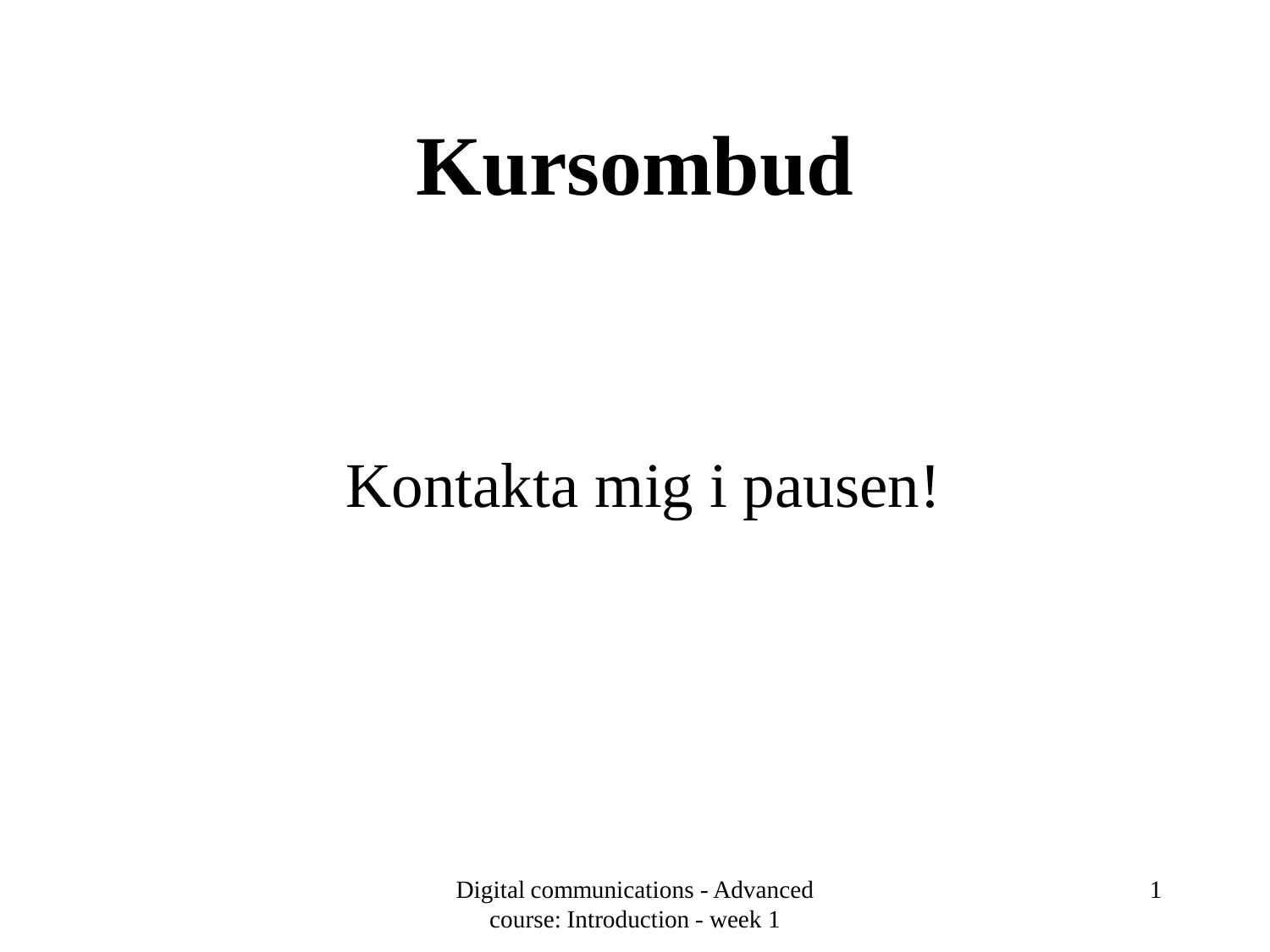- Very fast development of high performing digital communication systems.
- The last 20 years has shown an impressive development, and the next 20 years will be even more dramatic!
- Modern communication systems requires state-of-the-art software and hardware technology and they are among the most advanced technical systems that we have today.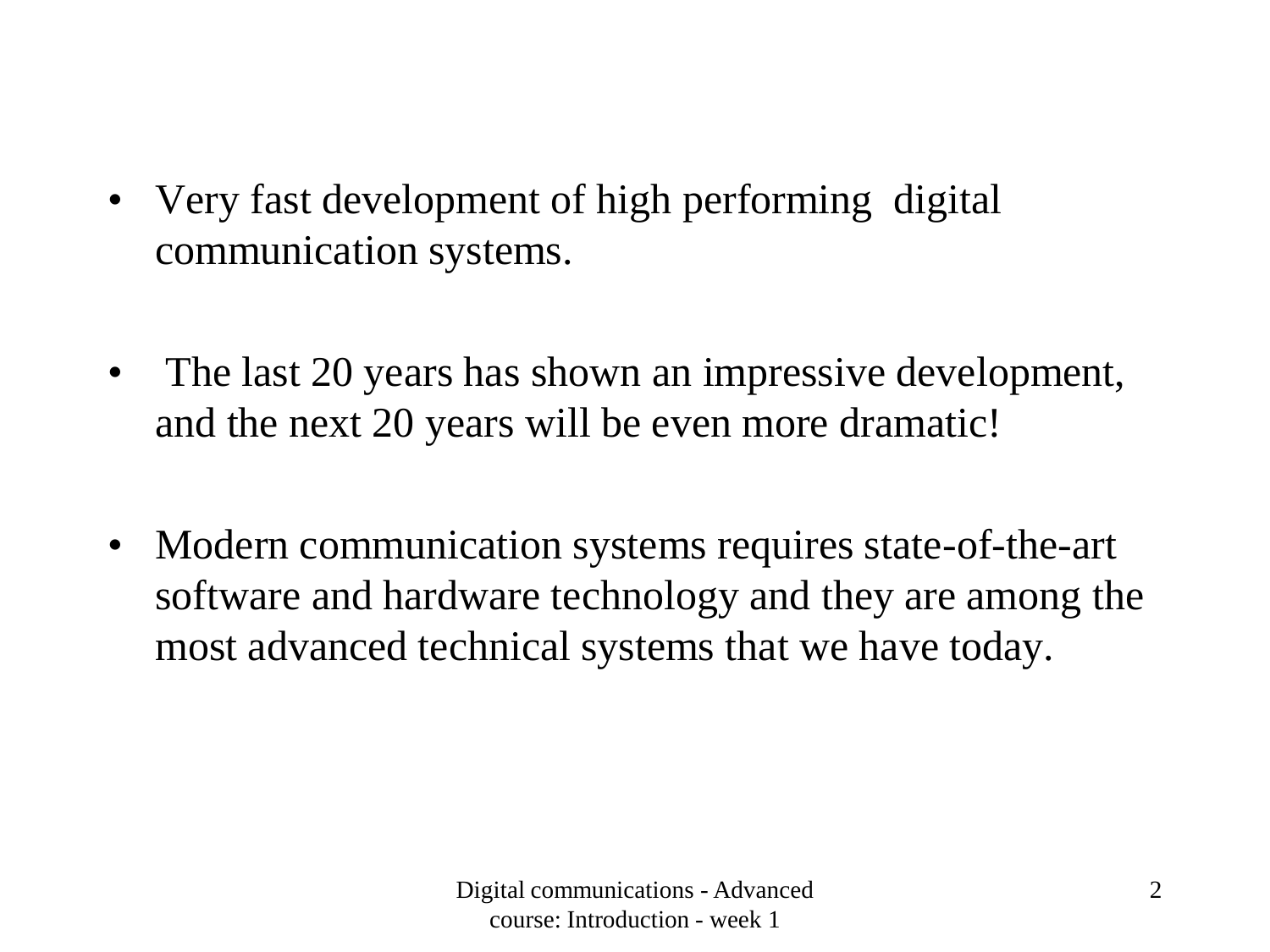# **Communication trends**

- **Different users and applications require different bit rates and error protection (imply adaptive systems).**
- **To increase the performance the communication system should be able to adapt to the current quality of the communication link. The system should always work close to maximum performance!**
- **MIMO and OFDM are examples of advanced methods.**
- **The demand for higher and higher bitrates drives the development of more advanced and sophisticated communication system solutions.**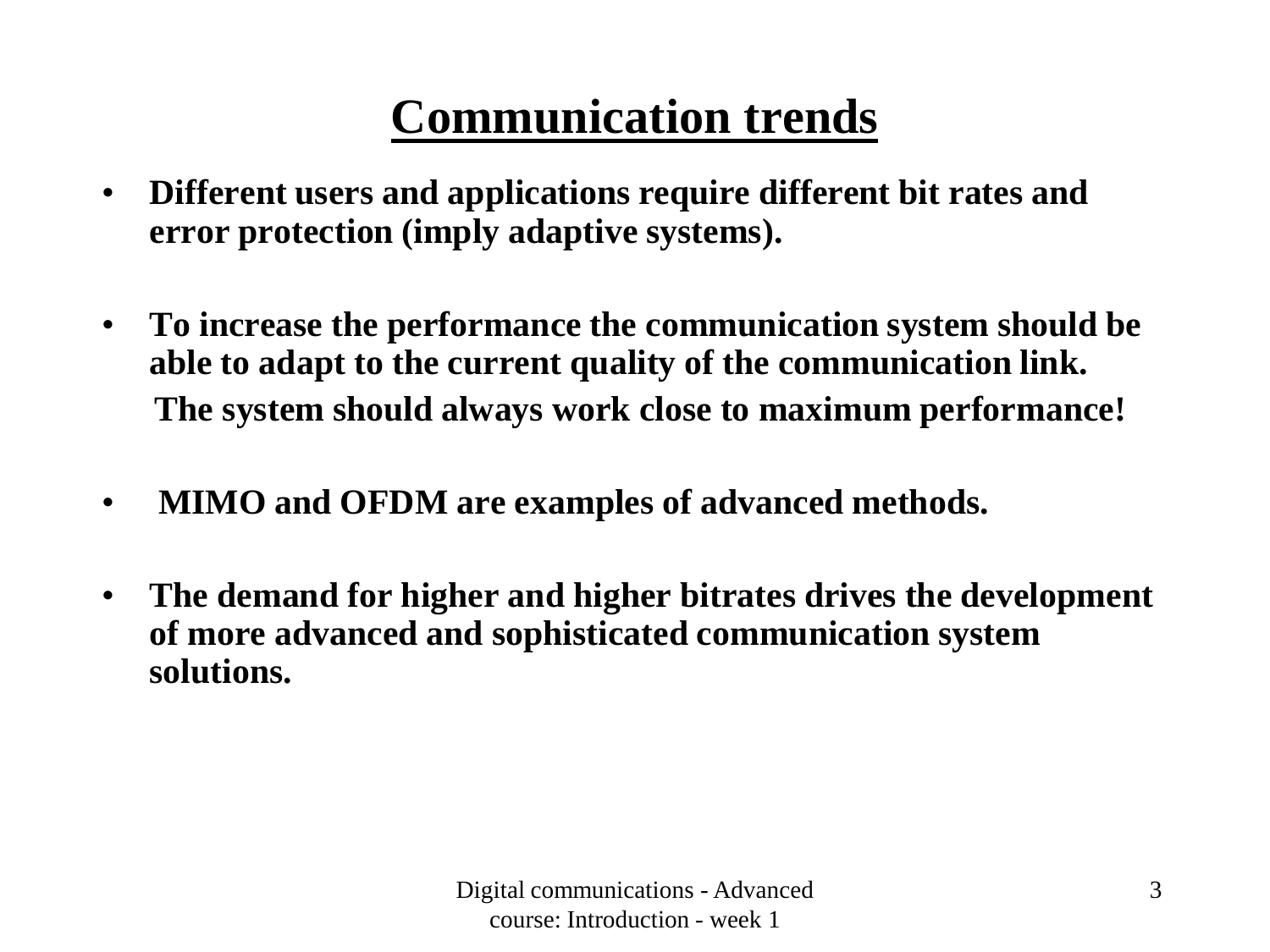- **In this course we will study modern advanced digital communication methods and systems.**
- **Stationary as well as mobile communication system solutions.**
- **This course gives a breath and a depth so that you can understand today's advanced communication system, and also** *many future systems.*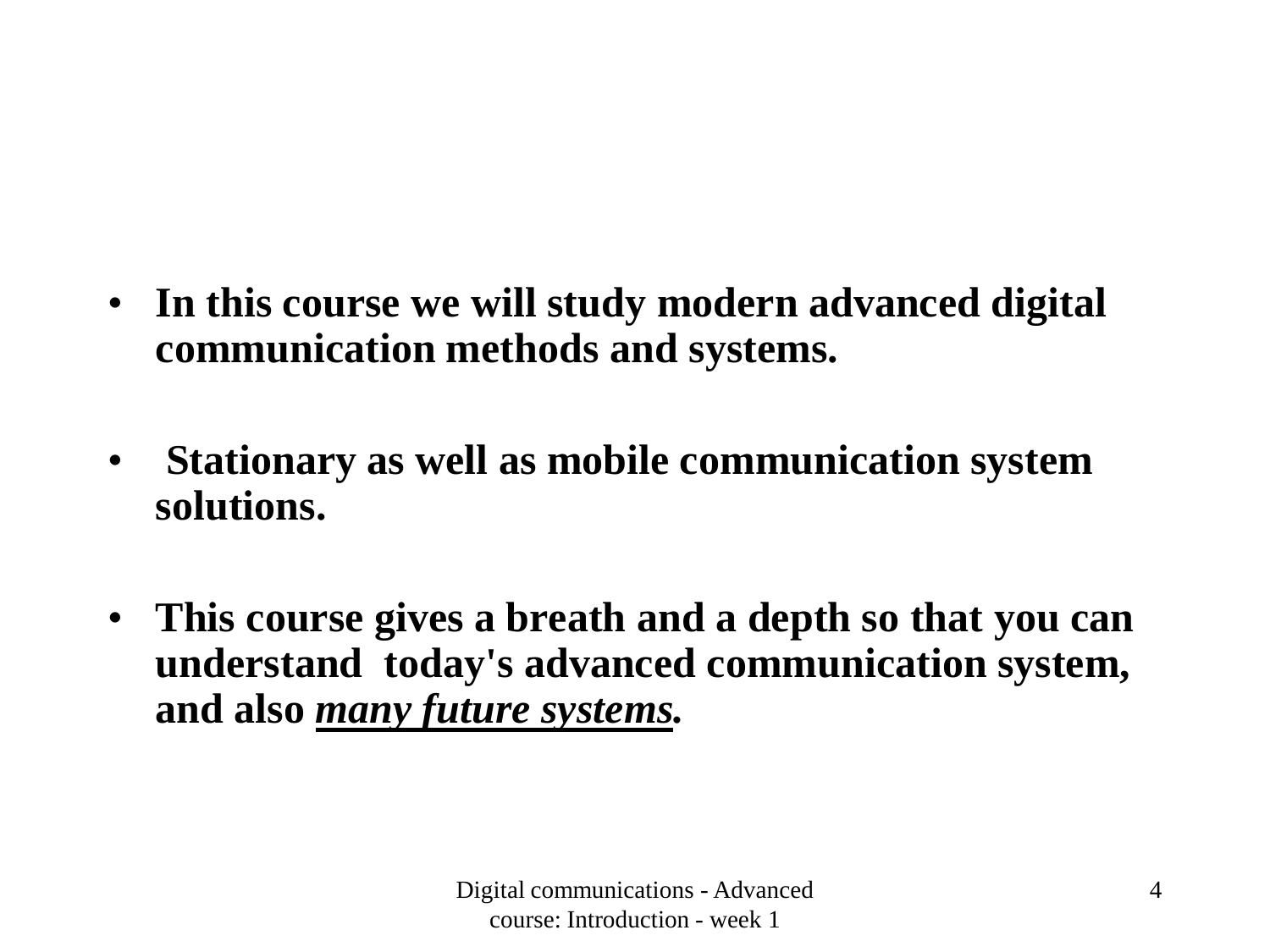The MIMO model is illustrated in the figure below,



course: Introduction - week 1

MIMO MODEL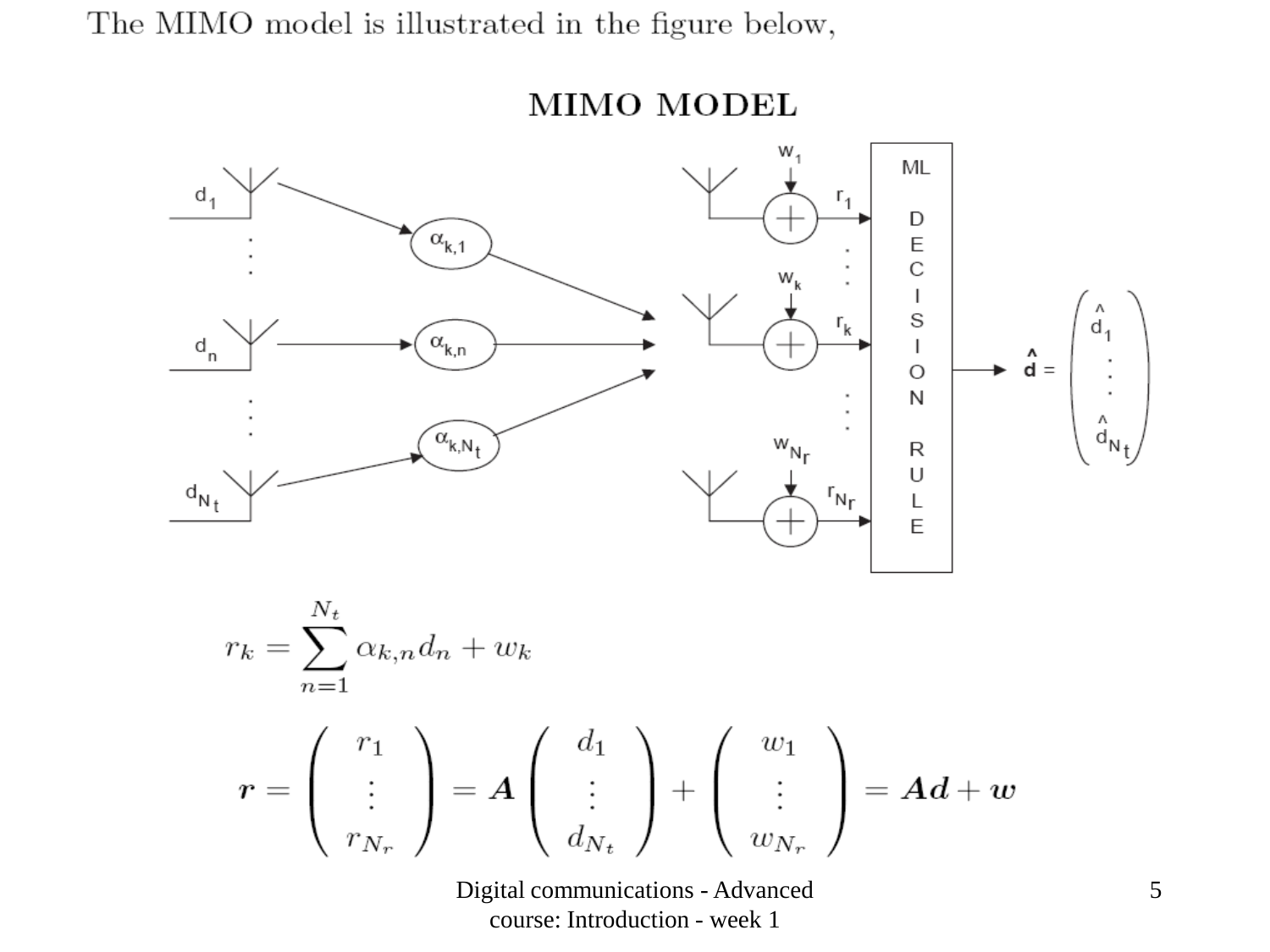# Project work in this course

- 2 students/group.
- A communication application/technical problem/problem area, relevant for the course, is investigated.
- The choice of project is mainly done by the project group.
- Articles and conference papers from IEEE's database "IEEE Xplore"

**<http://ieeexplore.ieee.org/Xplore/DynWel.jsp>**

is recommended to get additional technical information.

• Written report, oral presentation and be opponent to another group.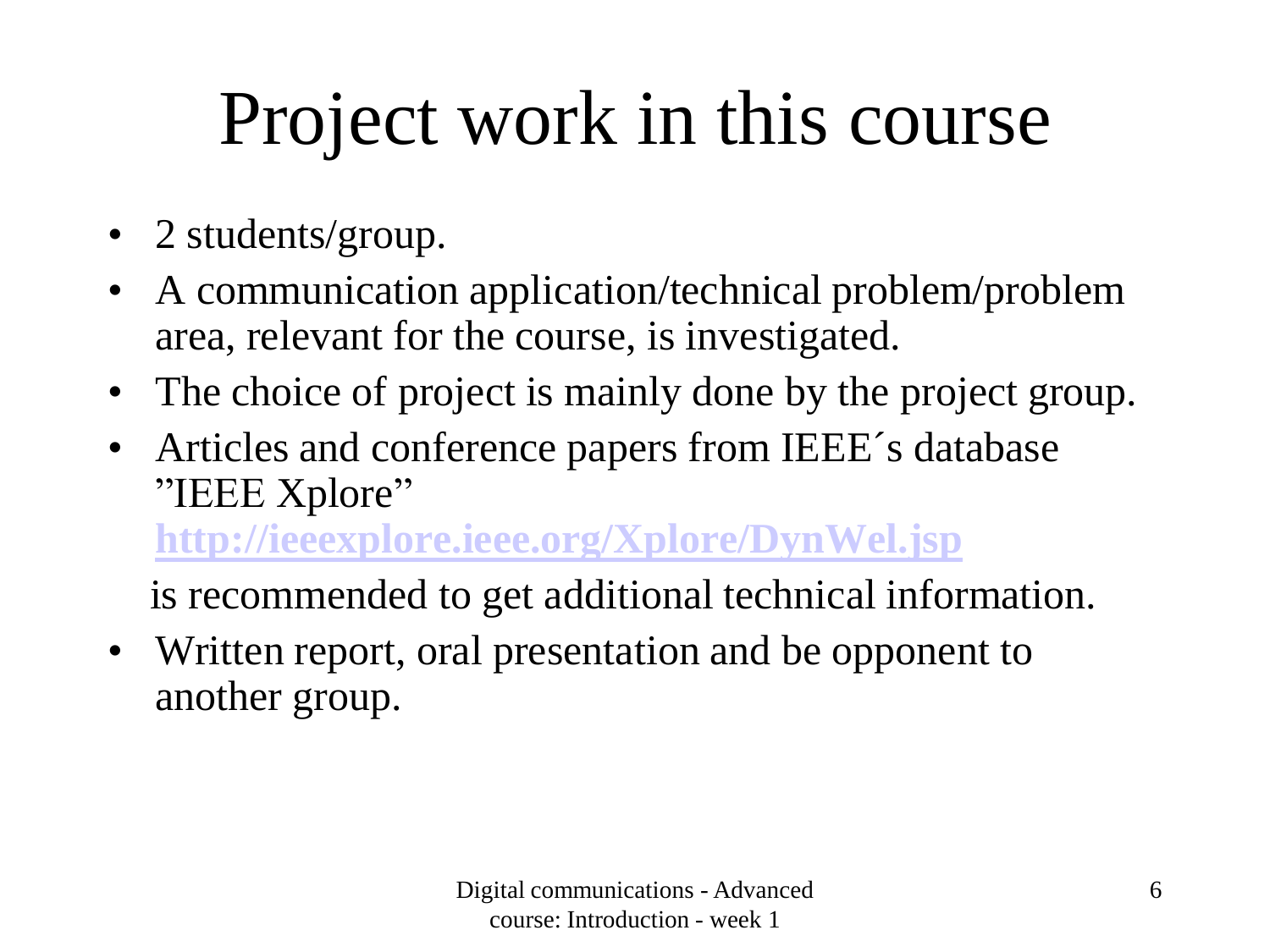# Some examples of applications/systems studied in previous projects:

- Mobile telephony (GSM, EDGE, 3G, 4G,...)
- Internet
- Modem (e.g., ADSL)
- WLAN (Wireless Local Area Network)
- Digital TV
- MIMO, future systems (4G, 5G,...)
- GPS (Global Positioning System)
- Bluetooth
- Home electronics (CD, DVD, remote controls, etc.)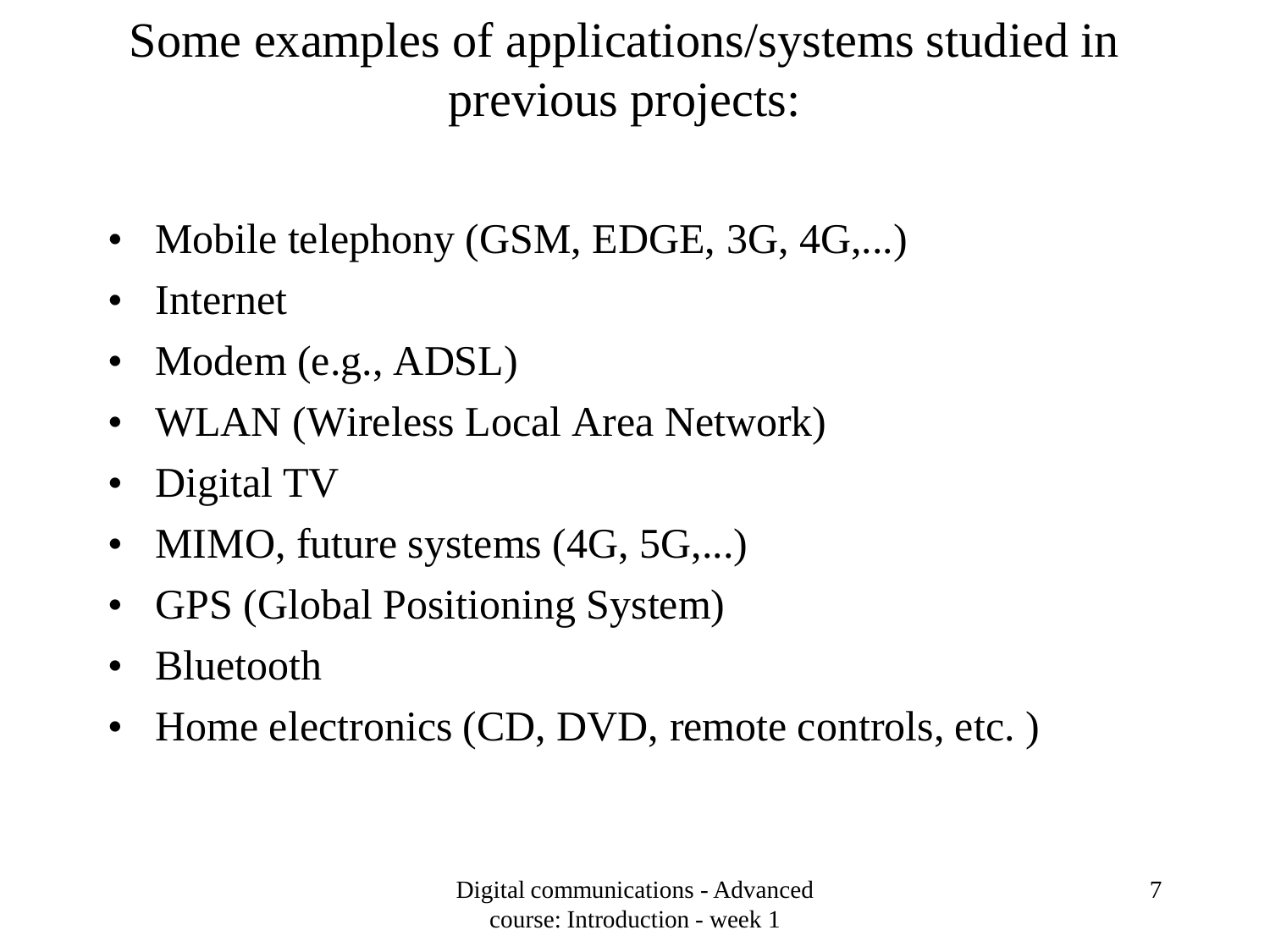# **A communication link:**

- **Different requirements on error protection.**
- **Different requirement on bit rate (bps) and bandwidth (Hz).**
- **Different qualities of the communication link.**
- **What are the technical challenges/problems?**
- **How do we solve these?**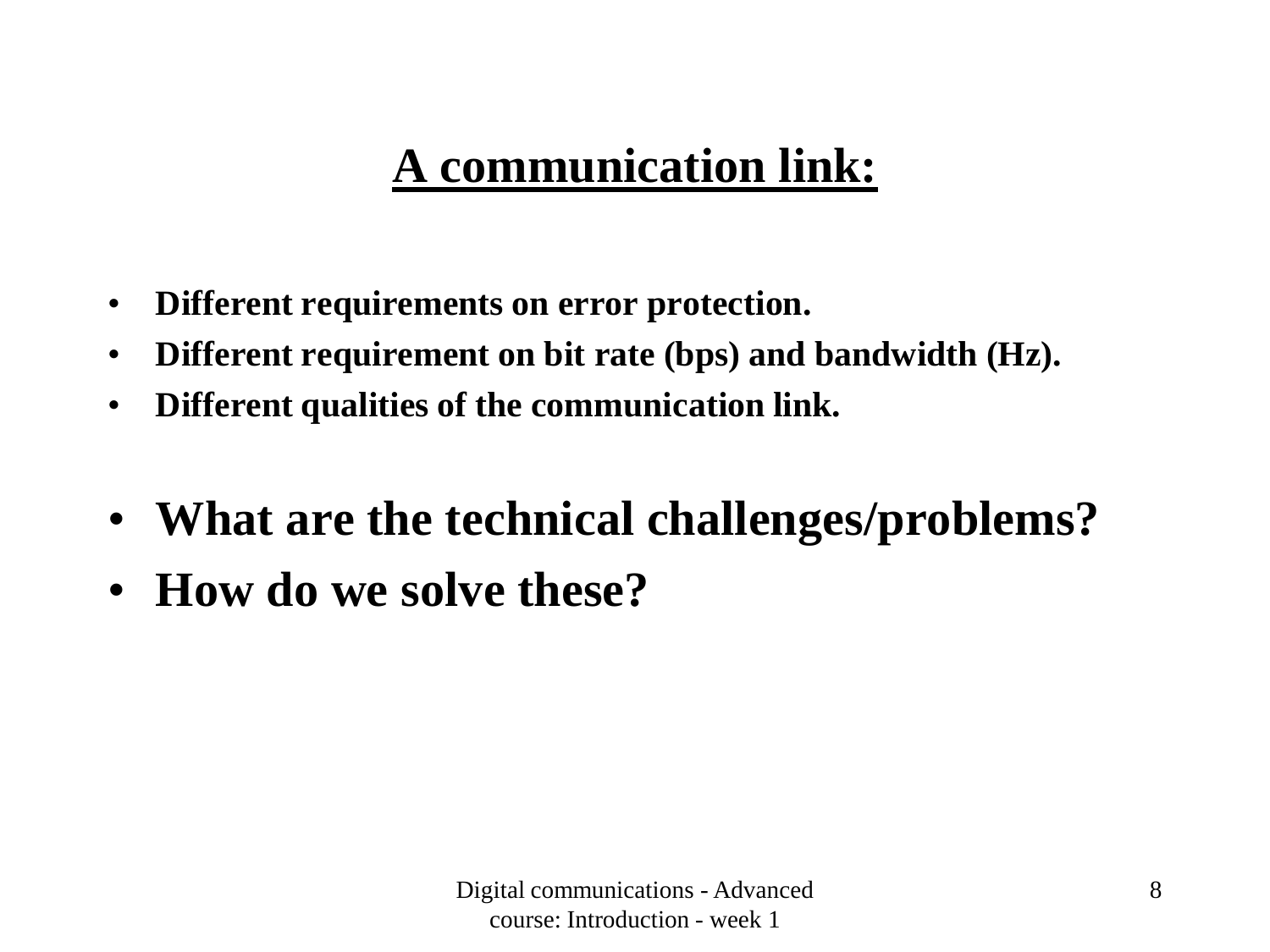### **Course Programme**

### Digital Communications, Advanced Course (ETT055), 9 hp, 091026 - 100305

First lecture: Monday 26 October (week 44), 13.15 - 15.00 in E:2311.

Project starts in Week 48.

Laboratory lesson: LAB (4 hours) starts around 2 February 2010 (Week 5).

Application to the laboratory lesson is made on the homepage of this course where you book one available time-slot. Applications can be made one week before the lab starts.

Messages will be distributed on the homepage of this course, http://www.eit.lth.se/kurs/ett055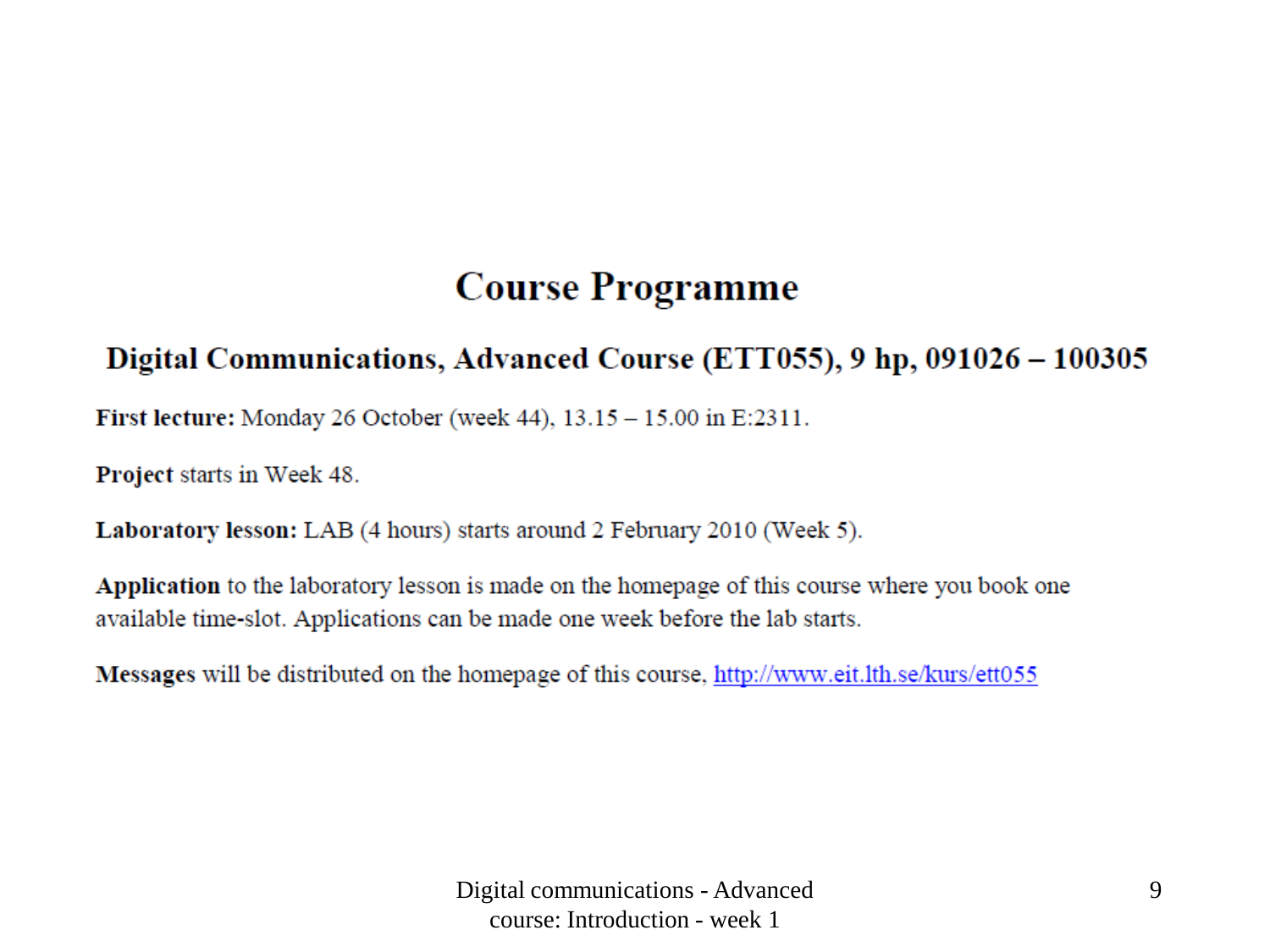#### **Written Examination:**

1:st opportunity: Tuesday 9 March 2010, 08.00 – 13.00 in Eden 25.

2:nd opportunity: Saturday 21 August 2010, 08.00 - 13.00, EIT-department.

3:rd opportunity: January 2011, EIT-department.

Notice: Application is required for the 2:nd and 3:rd opportunity. Applications are made on the homepage of this course.

- "Introduction to Digital Communications", compendium August 2006. **Course Literature:** 

> Manual for the laboratory lesson. ٠

The price for the compendium is 300 SEK and it can be bought at the Department of Electrical and Information Technology (EIT). Contact the student reception desk E:3152H. Note that only credit cards are accepted, i.e. no cash!

The manual for the laboratory lesson will be available at the homepage of this course, http://www.eit.lth.se/kurs/ett055 (it is not available yet).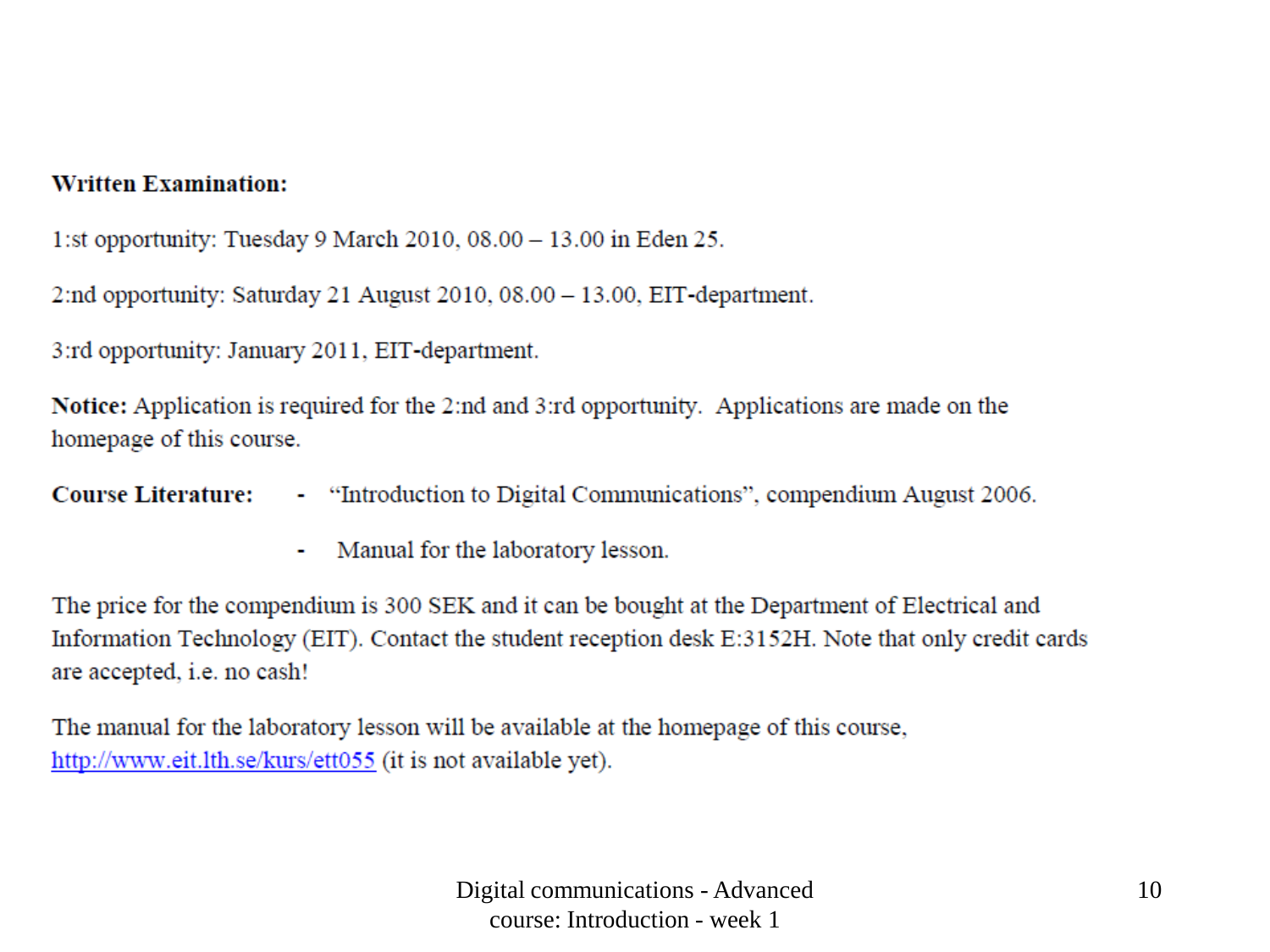You are allowed to use the compendium during the written examination.

Teacher: Göran Lindell, Room E:2360, email: Goran.Lindell@eit.lth.se

Lectures in study period Ht-2: Mondays  $13.15 - 15.00$  in E:2311.

Problem solving (exercise) class in study period Ht-2: Wednesdays  $10.15 - 12.00$  in E:3139.

#### **TIME PLAN**

Week 44: Study period Ht-2 starts.

Week 48: Project info & start-up procedure.

Week 50 (091211): Ht-2 ends.

Week 3 (100118): Study period Vt-1 starts.

Week 5: Lab

Week 7: Deadline for project report (pdf-format, Email) Wednesday 17 February 2010, 15.00.

Week 8+9: Project presentations.

Week 9 (100305): Vt-1 ends.

Week 10: Written examination Tuesday 9 March 2010, 08.00 - 13.00 in Eden 25.

course: Introduction - week 1

 $\overline{1}$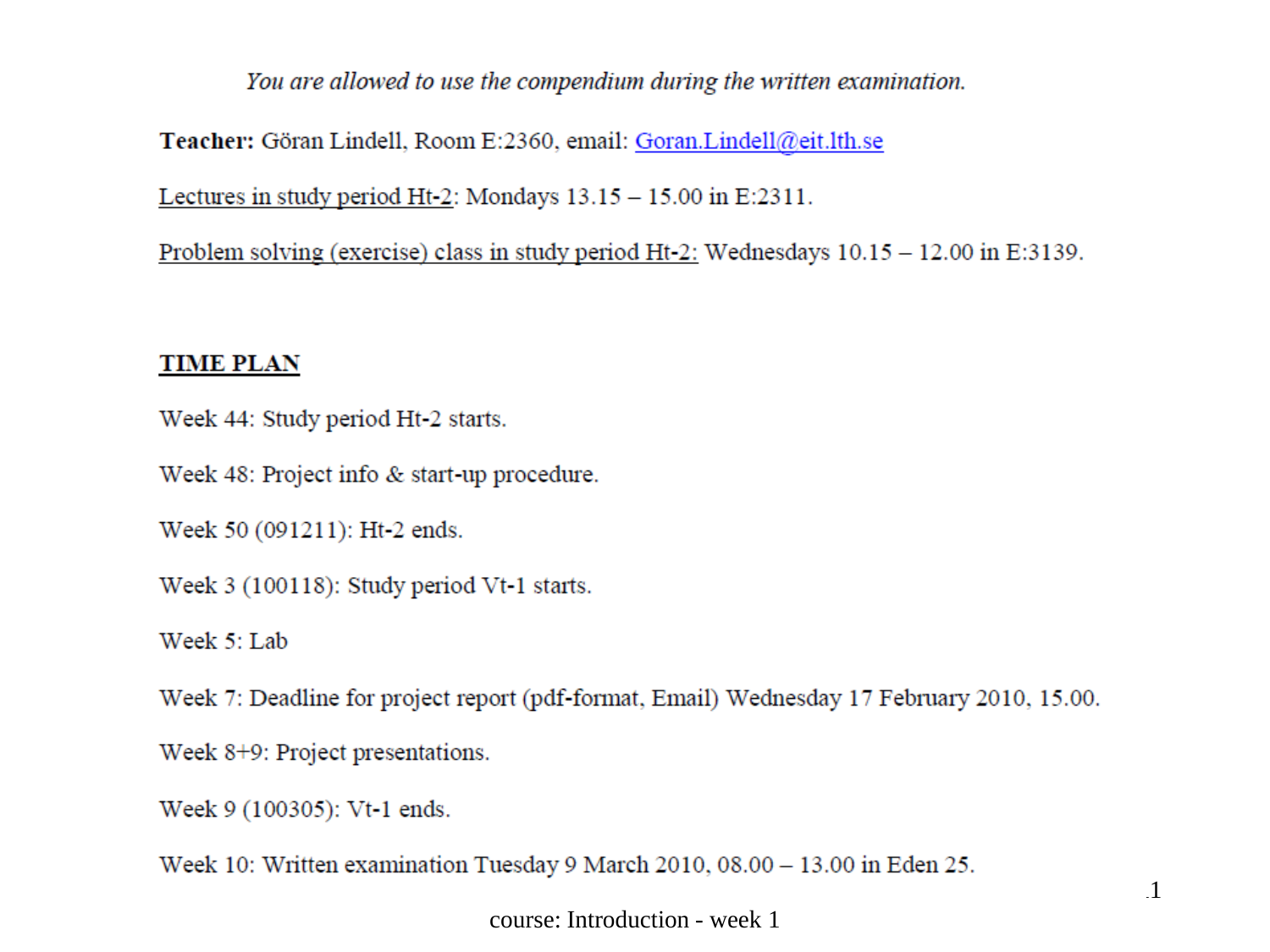#### Preliminary Course Outline for the course Digital Communications, Advanced Course (ETT055)

#### Study period Ht-2 2009 (26 October – 11 December):

#### **Week Contents**

- 44 Lecture  $(26/10)$ : Introduction. 5.1 – 5.1.3 (pages 329-347). Prob.solv. (28/10): Problems 5.1, 5.11, Example 5.2 on page 334, 5.6i, 5.9, 5.14.
- Lecture  $(2/11)$ : 5.1.4 5.1.7 (pages 347 360), 5.2.1 5.3 (pages 360 380). 45 Prob.solv. (4/11): 5.15a, 5.19, 5.16b, Example 5.4 on page 343, 5.13a, 5.20, 5.18a.
- 46 Lecture  $(9/11)$ : 5.4.1 (pages 380 – 392), Figure 5.26 on page 393,  $5.4.4 - 5.4.6$  (pages 396 – 405),  $8.1 - 8.2$  (pages 501 - 512). Prob.solv. (11/11): 5.21, 5.23, Example 5.20 on page 373, Example 5.23 on page 384, 4.34i)ii), 5.33, 5.34, 5.29, 5.30.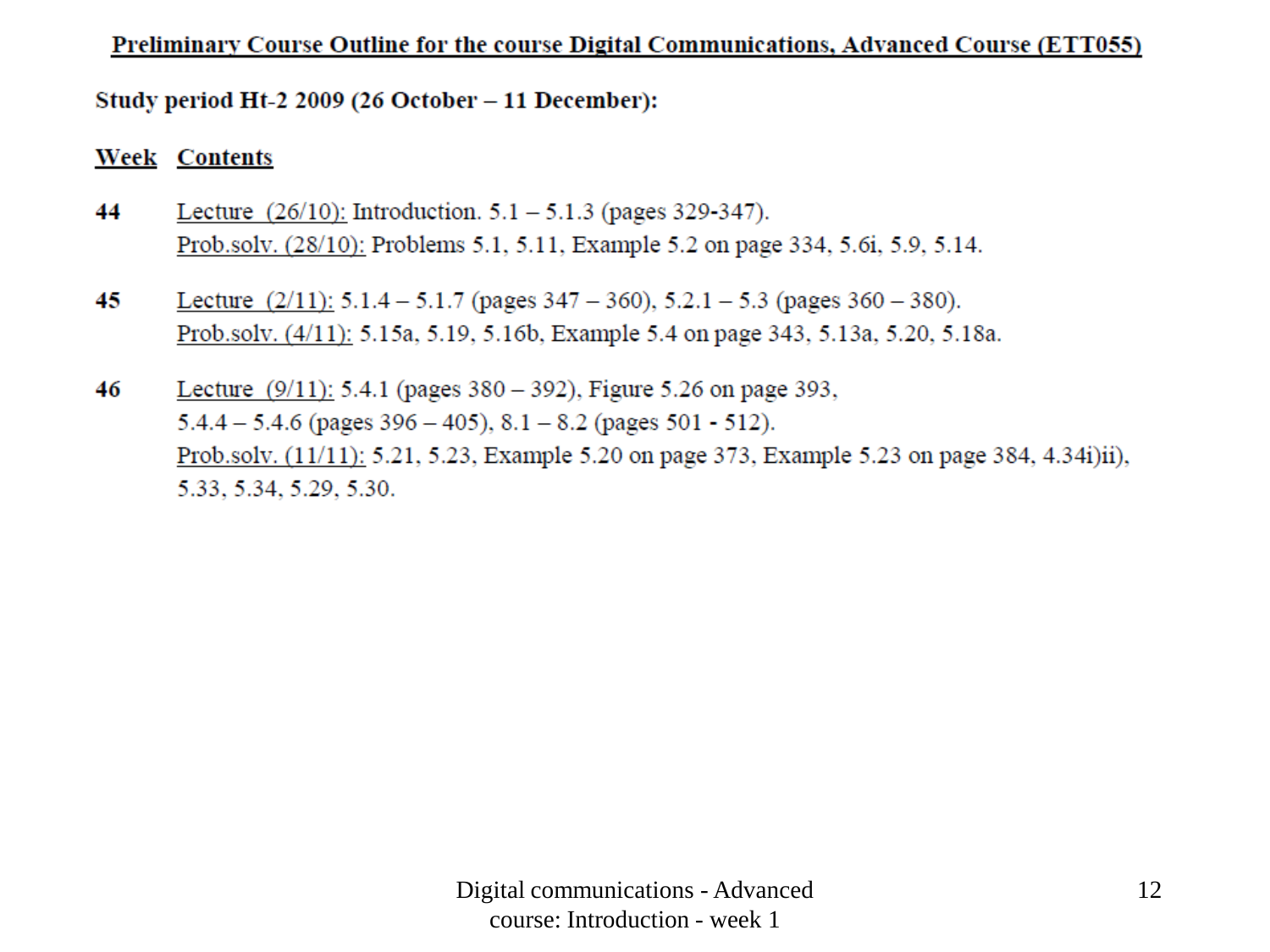- 47 Lecture  $(16/11)$ : 8.2 – 8.3 (pages 505 – 528). Prob.solv. (18/11): 8.1, 8.4, 8.6a, b, c, e, 8.7a, b, c, e, 2.32a, b, 8.8a, Example 8.4 on page 512.
- Lecture  $(23/11)$ : Project info and start-up procedure, 8.3 (pages  $525 535$ ). 48 Prob.solv. (25/11): 8.25iii), 8.29, 8.10, 8.12, 8.24.
- 49 Lecture  $(30/11)$ : 8.3 – 8.4 (pages 528 – 537, 548 – 551). Prob.solv. (2/12): Example 8.7 on page 516, 8.18a, 8.19a, 8.21, 8.19b.
- 50 Lecture (7/12): Summary of HT2. Prob.solv. (9/12): Example 8.16 on page 533, 8.33, 8.34, 8.31, 8.32. 11/12 2009: Study period Ht-2 ends.

Study period Vt-1 2010 (18 January  $-5$  March):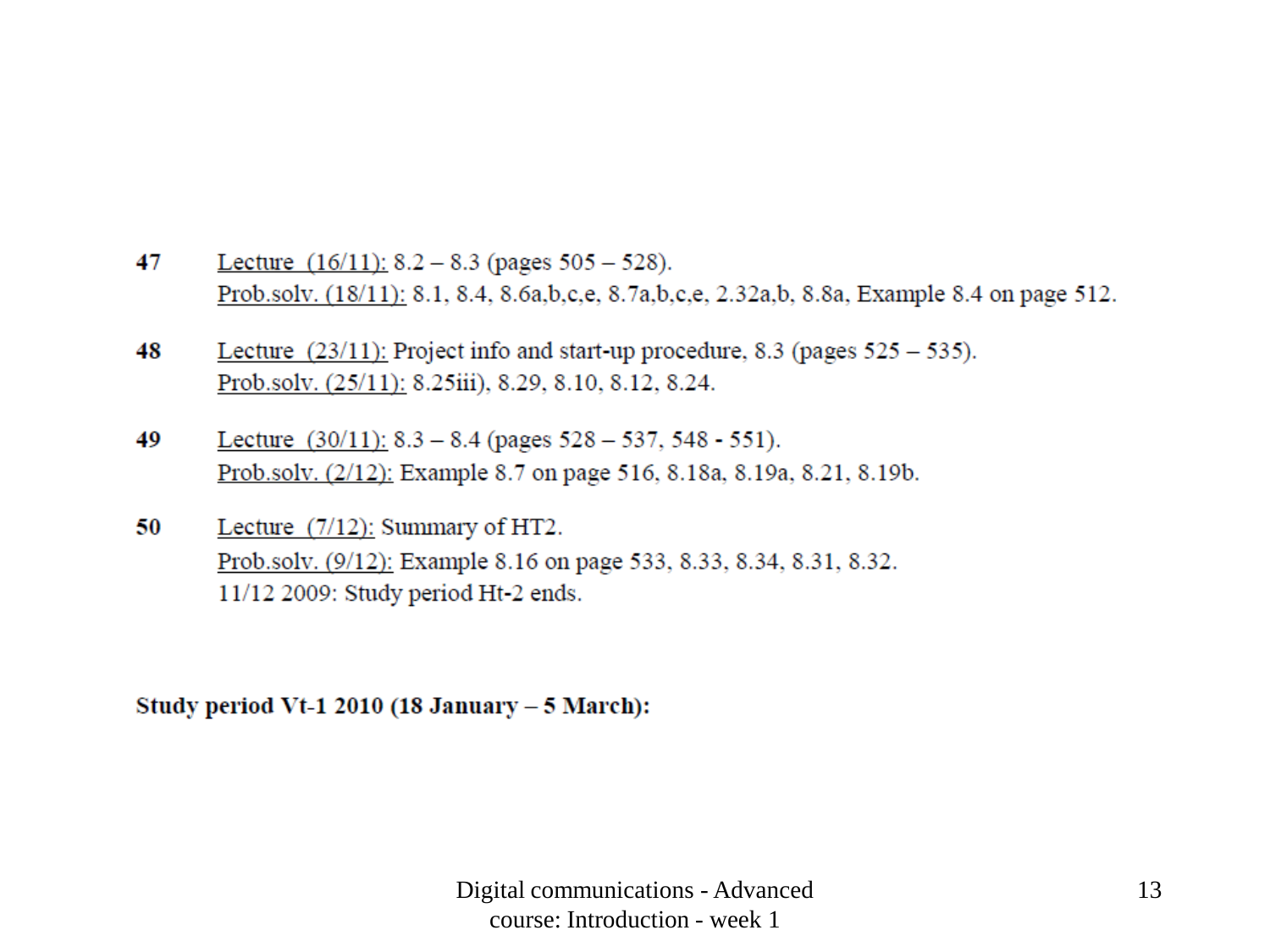**To be able to understand more advanced communication system solutions, e.g., systems where coding is used and/or mobile systems, we need to get more knowledge about uncoded systems!**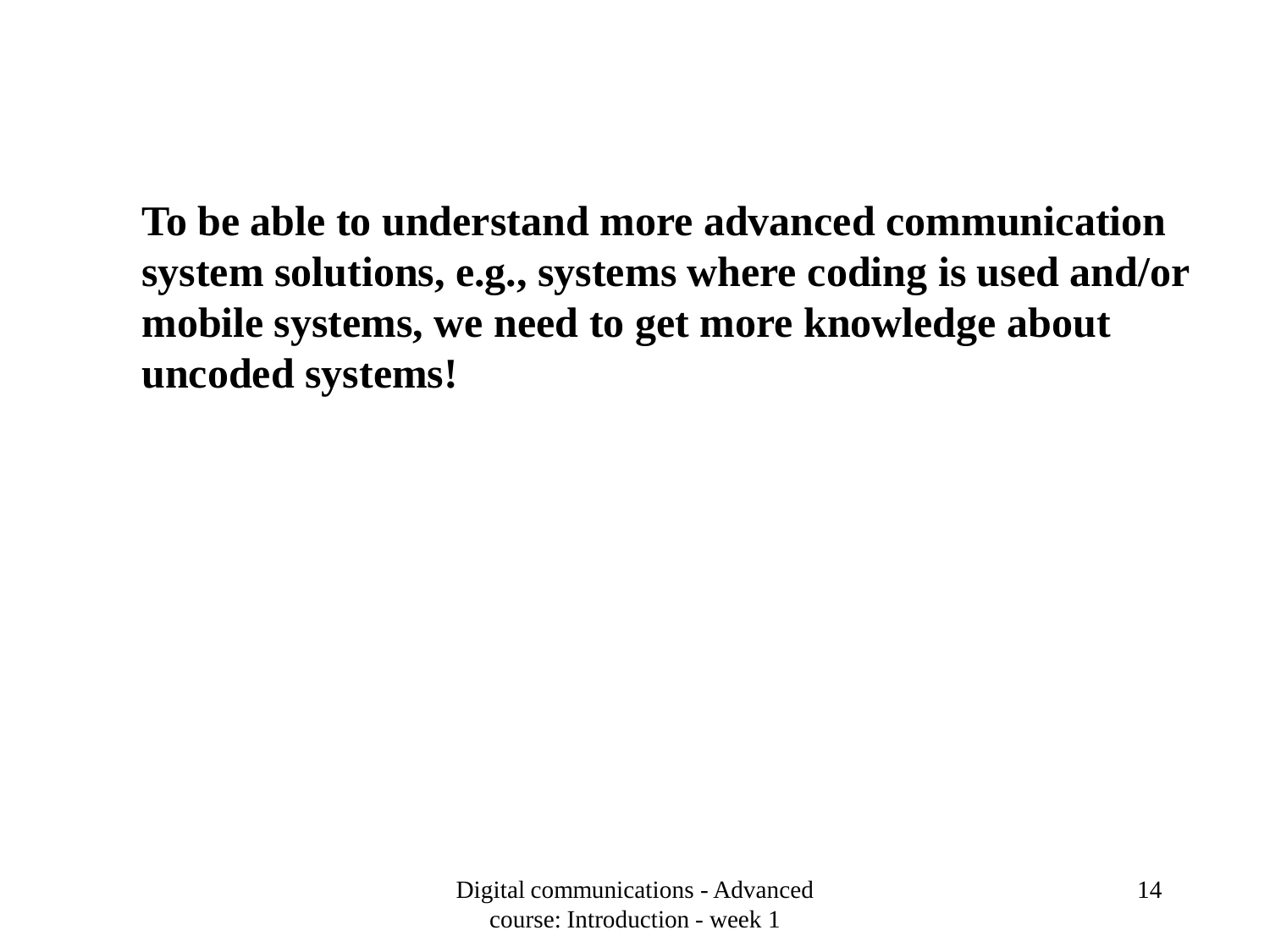## Chapter 5

# Receivers in Digital Communication Systems -Part II



Figure 5.1: Reception of one of M possible waveforms  $\{z_{\ell}(t)\}_{\ell=0}^{M-1}$  in AWGN.

### The MAP receiver minimizes the symbol error probability!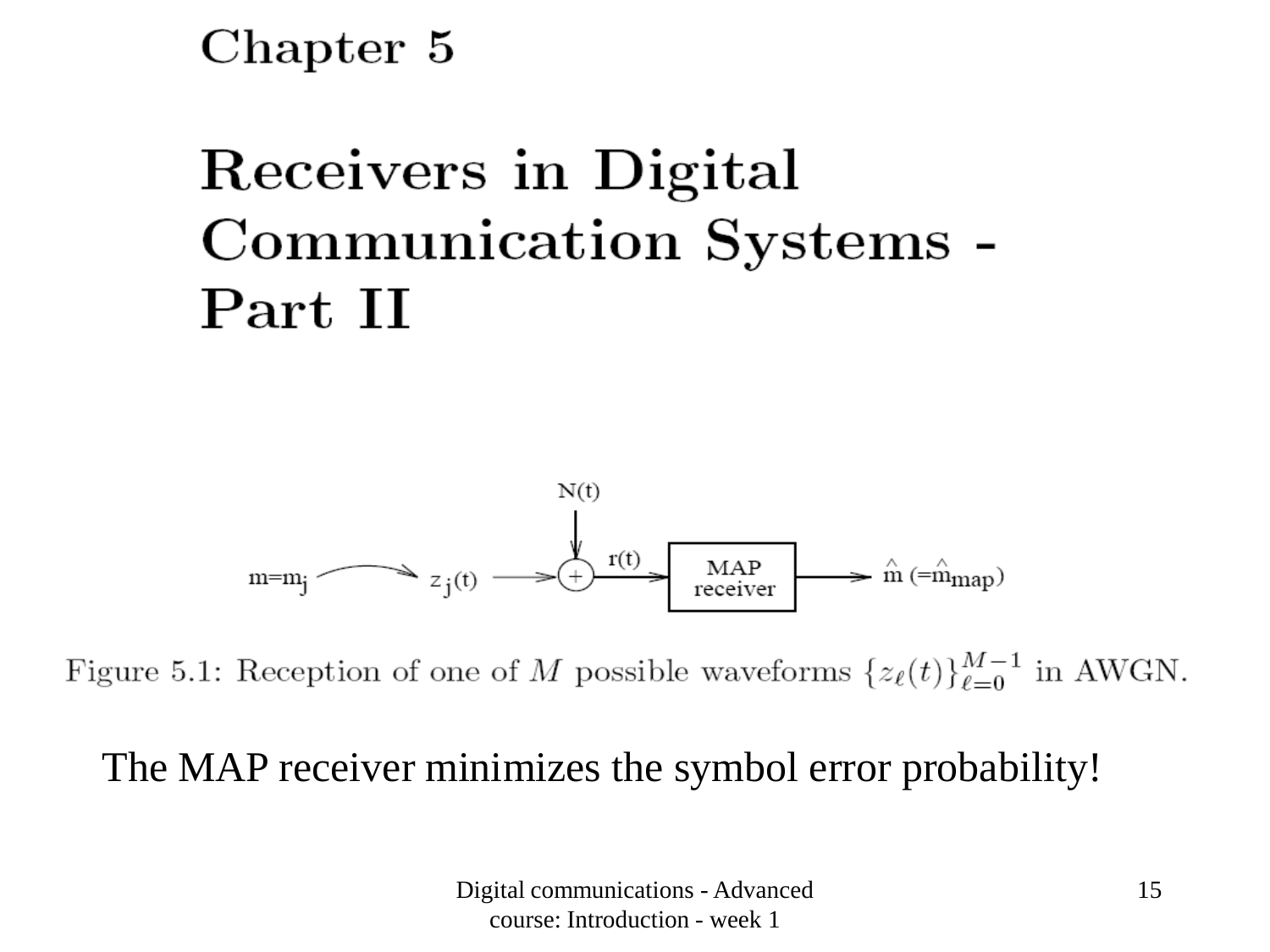## Example of a **geometrical description** of M-ary QAM: (QAM – OFDM – MIMO)

## *"From signal waveforms to signal points"*

- The **signal space** concept is general and powerful.
- Increased insight and understanding.
- Improved analysis and implementations.
- We can understand more complicated systems.

$$
s_{\ell}(t) = A_{\ell}g(t)\cos(2\pi f_c t) - B_{\ell}g(t)\sin(2\pi f_c t) \quad \ell = 0, 1, ..., M - 1 \quad (2.87)
$$

$$
s_{\ell}(t) = \underbrace{A_{\ell} \sqrt{E_g/2}}_{s_{\ell,1}} \phi_1(t) + \underbrace{B_{\ell} \sqrt{E_g/2}}_{s_{\ell,2}} \phi_2(t)
$$
\n(2.99)

$$
\phi_1(t) = \frac{g(t)\cos(2\pi f_c t)}{\sqrt{E_g/2}}
$$
\n(2.100)

$$
\phi_2(t) = -\frac{g(t)\sin(2\pi f_c t)}{\sqrt{E_g/2}}
$$
\n(2.101)

Digital communications - Advanced course: Introduction - week 1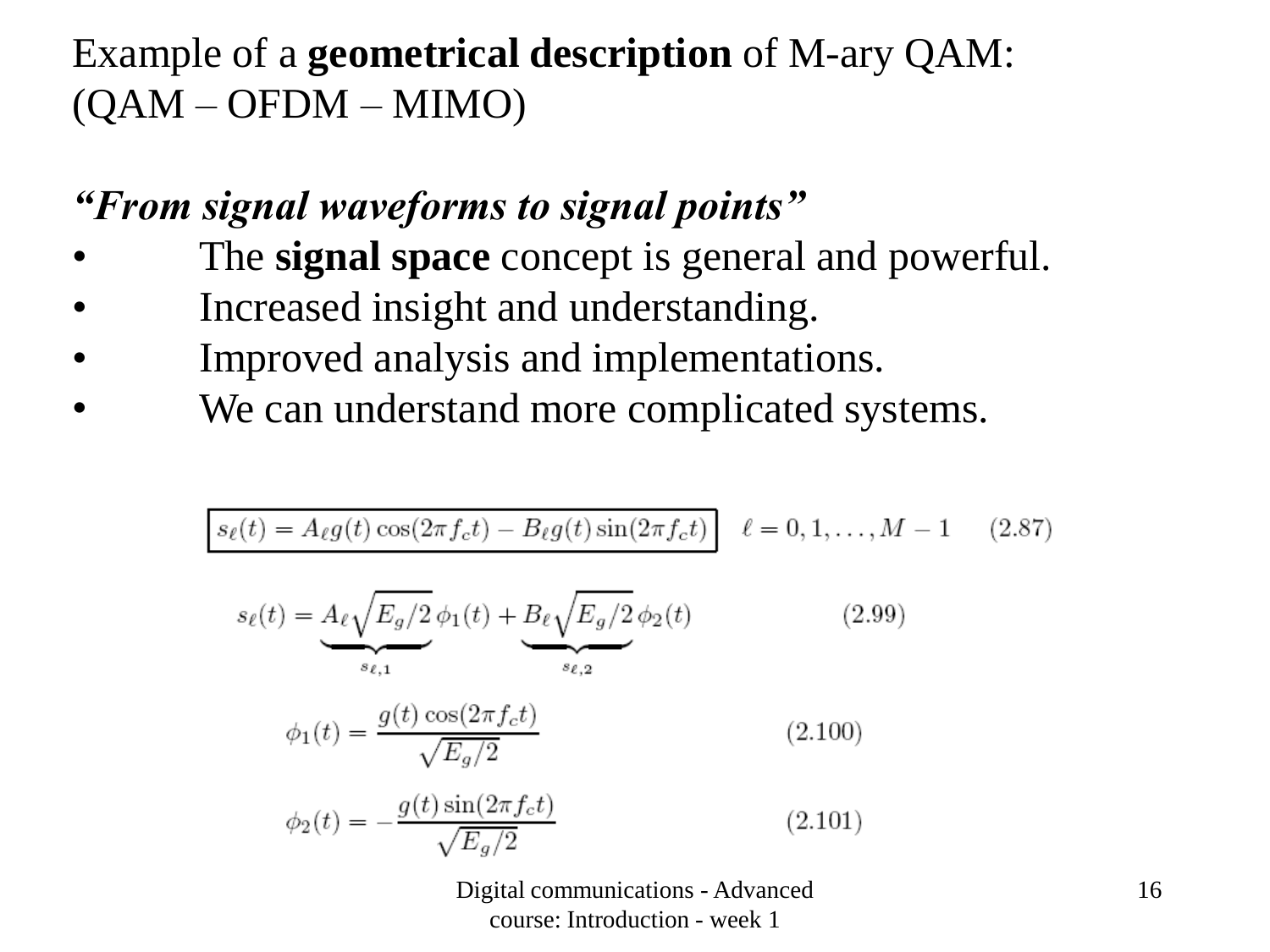$$
z_j(t) = \sum_{\ell=1}^N z_{j,\ell} \phi_\ell(t) = z_{j,1} \phi_1(t) + z_{j,2} \phi_2(t) + \ldots + z_{j,N} \phi_N(t)
$$
\n(5.1)

$$
\int_0^{T_s} \phi_i(t)\phi_j(t)dt = \begin{cases} 1, & i = j \\ 0, & i \neq j \end{cases} \quad i, j = 1, 2, ..., N \quad (5.2)
$$

$$
z_j(t) \iff z_j = (z_{j,1}, z_{j,2}, \dots, z_{j,N})^{tr} , \quad j = 0, 1, \dots, M - 1 \quad (5.3)
$$

$$
s_{\ell}(t) = A_{\ell}g(t) = A_{\ell}\sqrt{E_g} \cdot \underbrace{\frac{g(t)}{\sqrt{E_g}}}_{\phi_1(t)} = \underbrace{A_{\ell}\sqrt{E_g}}_{s_{\ell,1}} \cdot \phi_1(t) = s_{\ell,1} \cdot \phi_1(t) \tag{2.51}
$$



Digital communications - Advanced course: Introduction - week 1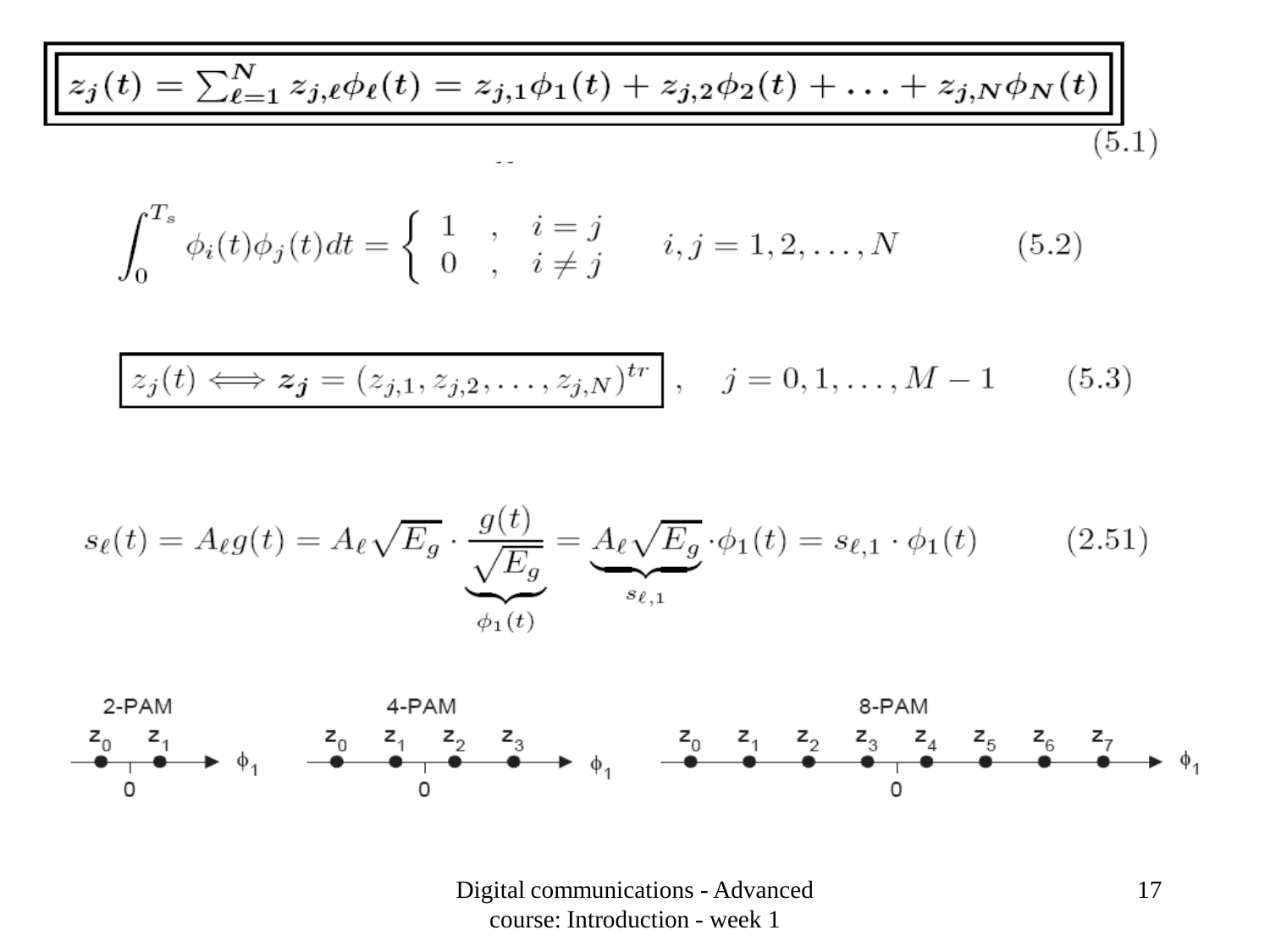As examples, let us collect some results from subsection 2.4:

M-ary PAM: 
$$
z_j = ((-M + 1 + 2j)\sqrt{E_g})
$$
,  $N = 1$   
\nM-ary PSK:  $z_j = \left(\cos(\nu_j)\sqrt{\frac{E_g}{2}}, \sin(\nu_j)\sqrt{\frac{E_g}{2}}\right)^{tr}$ ,  $N = 2$   
\nM-ary FSK:  $z_j = (0, 0, \ldots, \sqrt{E_j}, 0, 0, 0)^{tr}$ ,  $N = M$   
\nM-ary QAM:  $z_j = \left(A_j\sqrt{\frac{E_g}{2}}, B_j\sqrt{\frac{E_g}{2}}\right)^{tr}$ ,  $N = 2$  (5.4)

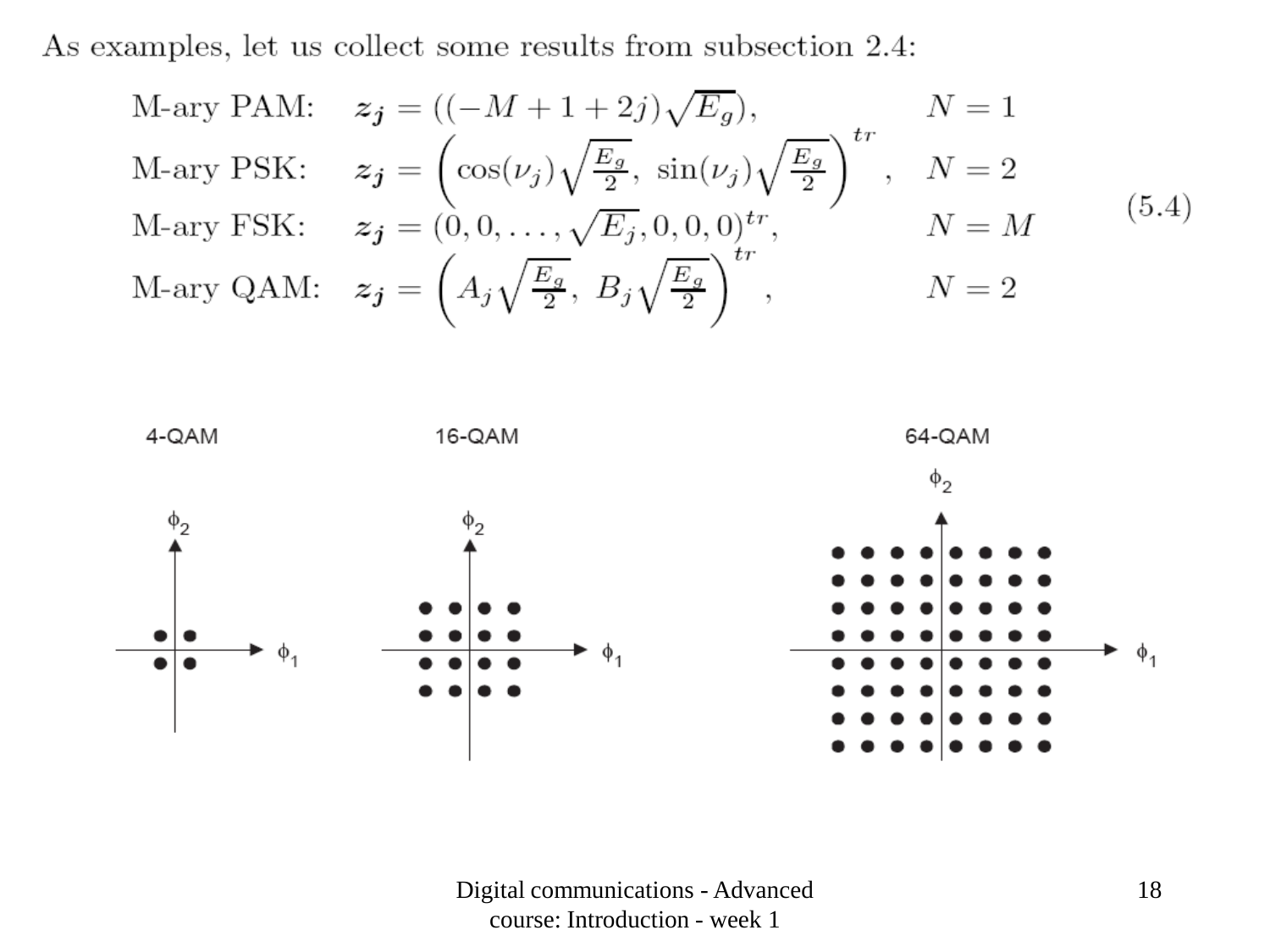

Figure 5.2: Examples of M-ary PAM, M-ary PSK, M-ary FSK and M-ary QAM signal constellations in signal space. See also the corresponding subsections in Chapter 2.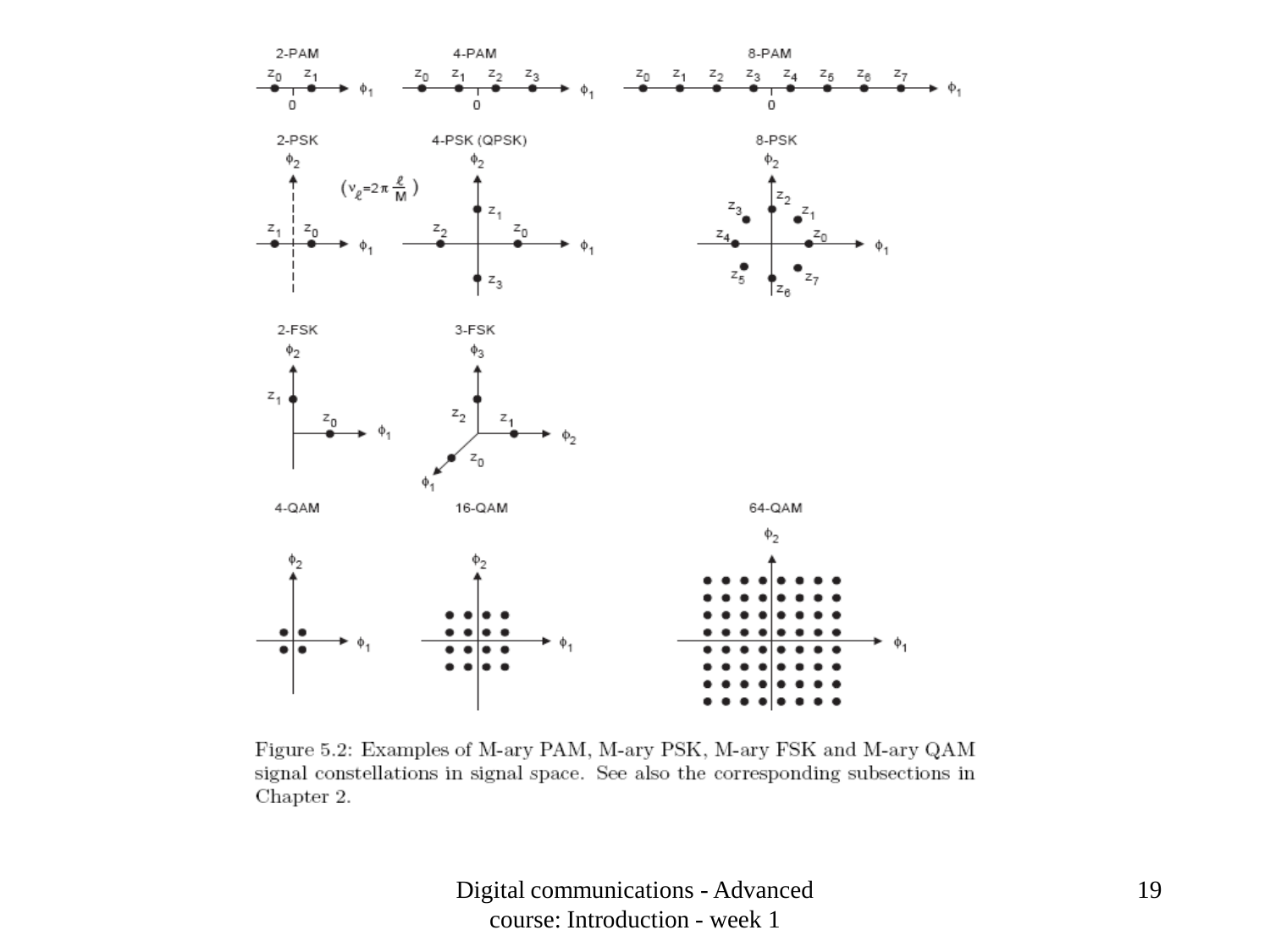$$
E_j = \int_0^{T_s} z_j^2(t)dt = \sum_{\ell=1}^N z_{j,\ell}^2 = z_j^{tr} z_j
$$
  
\n
$$
D_{i,j}^2 = \int_0^{T_s} (z_i(t) - z_j(t))^2 dt = \sum_{\ell=1}^N (z_{i,\ell} - z_{j,\ell})^2 =
$$
  
\n
$$
= E_i + E_j - 2z_i^{tr} z_j
$$
  
\n(5.8)



Figure 5.3: Illustrating  $E_{\ell}$  and  $D_{i,j}$  in signal space.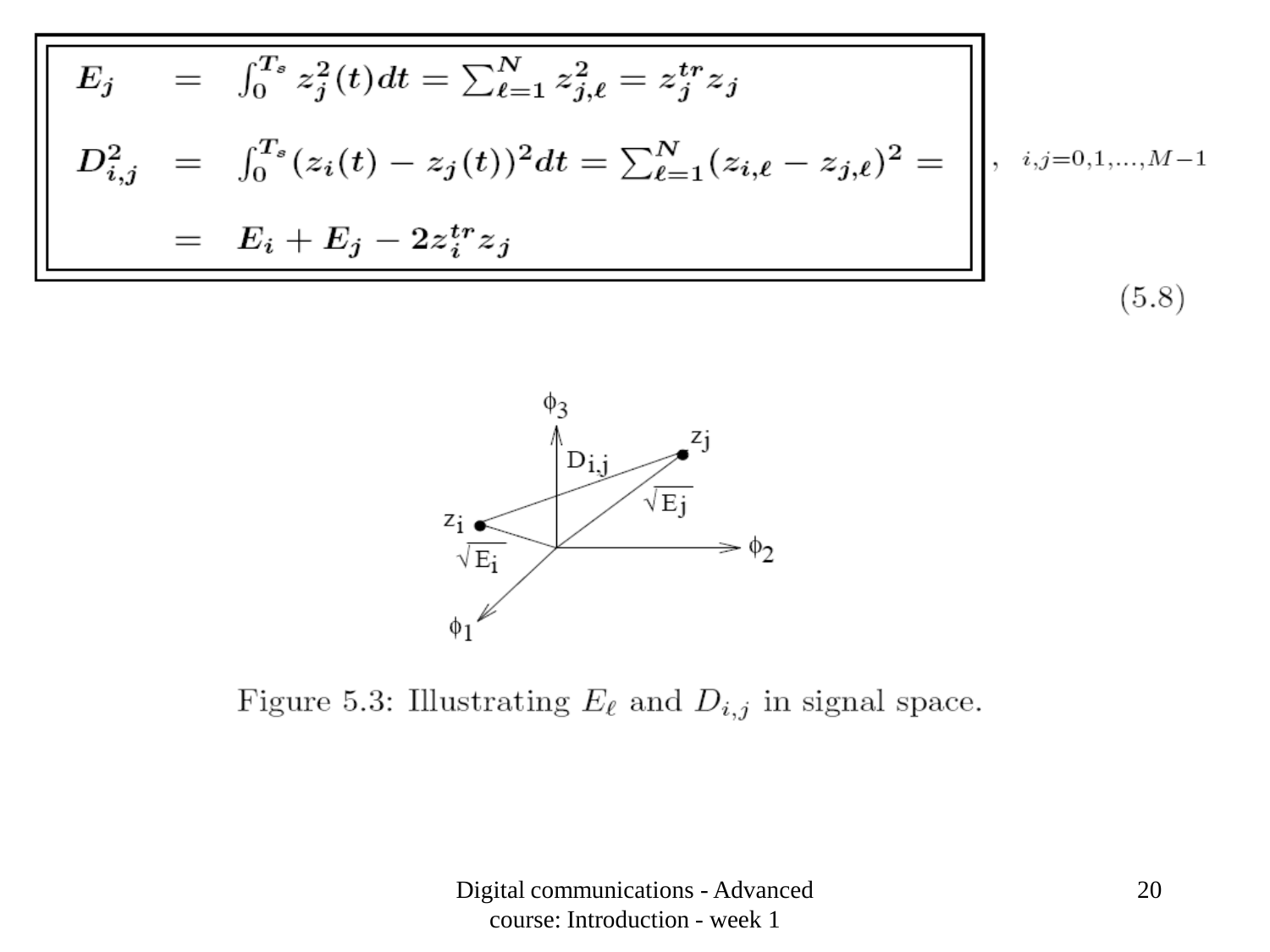#### **EXAMPLE 5.1**

The signal space description of 4-ary PAM is given below.



Assume equally likely signal alternatives. Calculate  $d_{\min}^2$ ,  $d_{\min}^2 = D_{\min}^2/2\mathcal{E}_b$ , where  $\mathcal{E}_b$ is (as usual) the average received energy per information bit.

*Solution:* 

From the figure we have,  $E_0 = (-3D_{\min}/2)^2$ ,  $E_1 = (-D_{\min}/2)^2$ ,  $E_2 = E_1$ ,  $E_3 = E_0$ .

$$
\mathcal{E}_b = \frac{1}{k} \sum_{i=1}^4 P_i E_i = \frac{1}{2} \cdot \frac{1}{4} \left( 2 \cdot \left( \frac{D_{\min}}{2} \right)^2 + 2 \cdot \left( \frac{3D_{\min}}{2} \right)^2 \right) = \frac{5}{8} D_{\min}^2
$$

 $So,$ 

$$
d_{\min}^2 = \frac{D_{\min}^2}{2\mathcal{E}_b} = \frac{4}{5}
$$

which corresponds to a 3.98 [dB] loss in energy efficiency compared to binary antipodal signaling (or QPSK) for which  $d_{\min}^2 = 2$ . □

> Digital communications - Advanced course: Introduction - week 1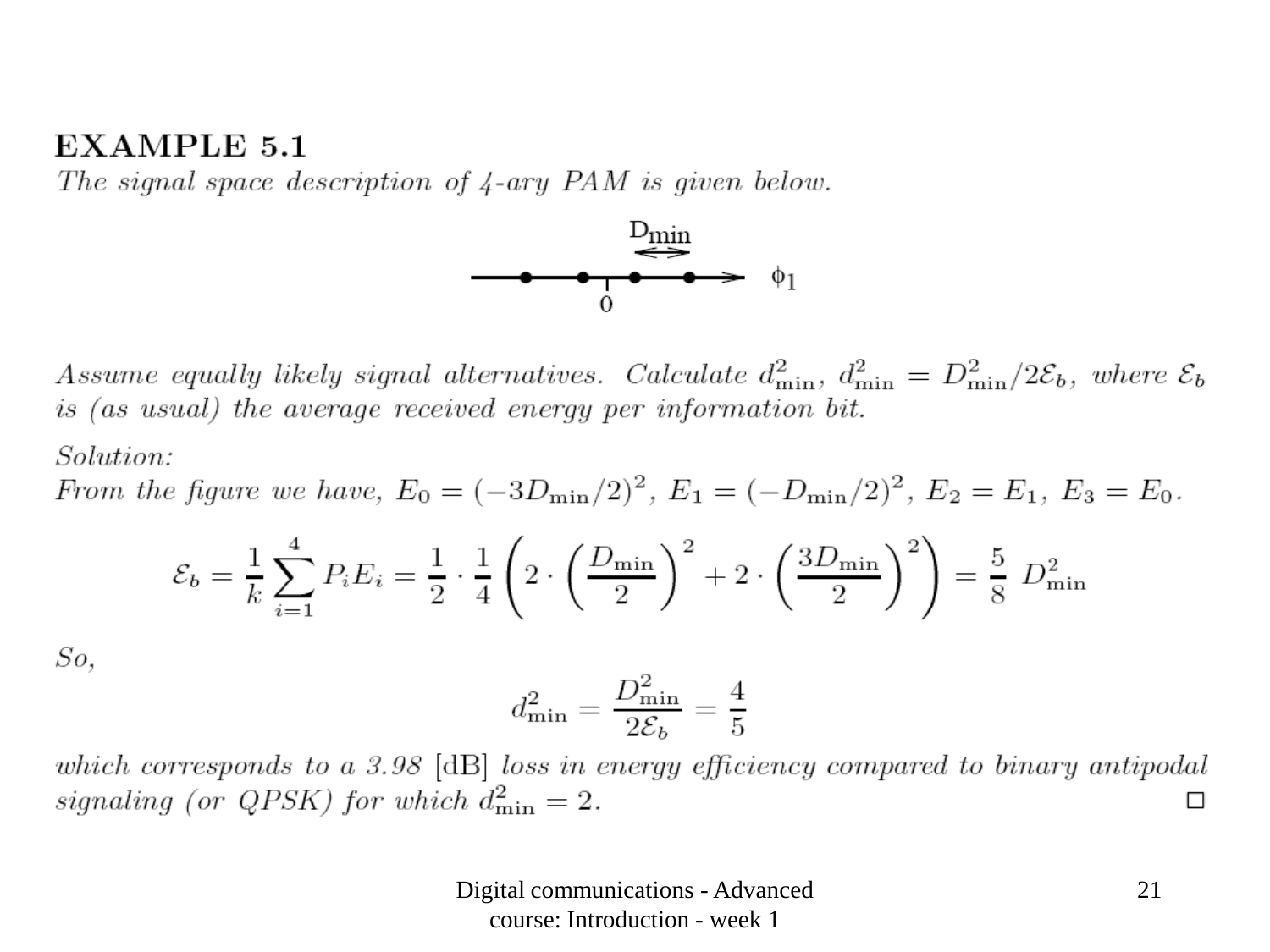The receiver "looks" in the different dimensions because it is there the information is located!

 $"look" = scalar product calculation = correlation$ 

$$
\int_0^{T_s} z_j(t)\phi_\ell(t)dt = \int_0^{T_s} \sum_{n=1}^N z_{j,n}\phi_n(t)\phi_\ell(t)dt = \sum_{n=1}^N z_{j,n} \int_0^{T_s} \phi_n(t)\phi_\ell(t)dt = z_{j,\ell}
$$
\n(5.12)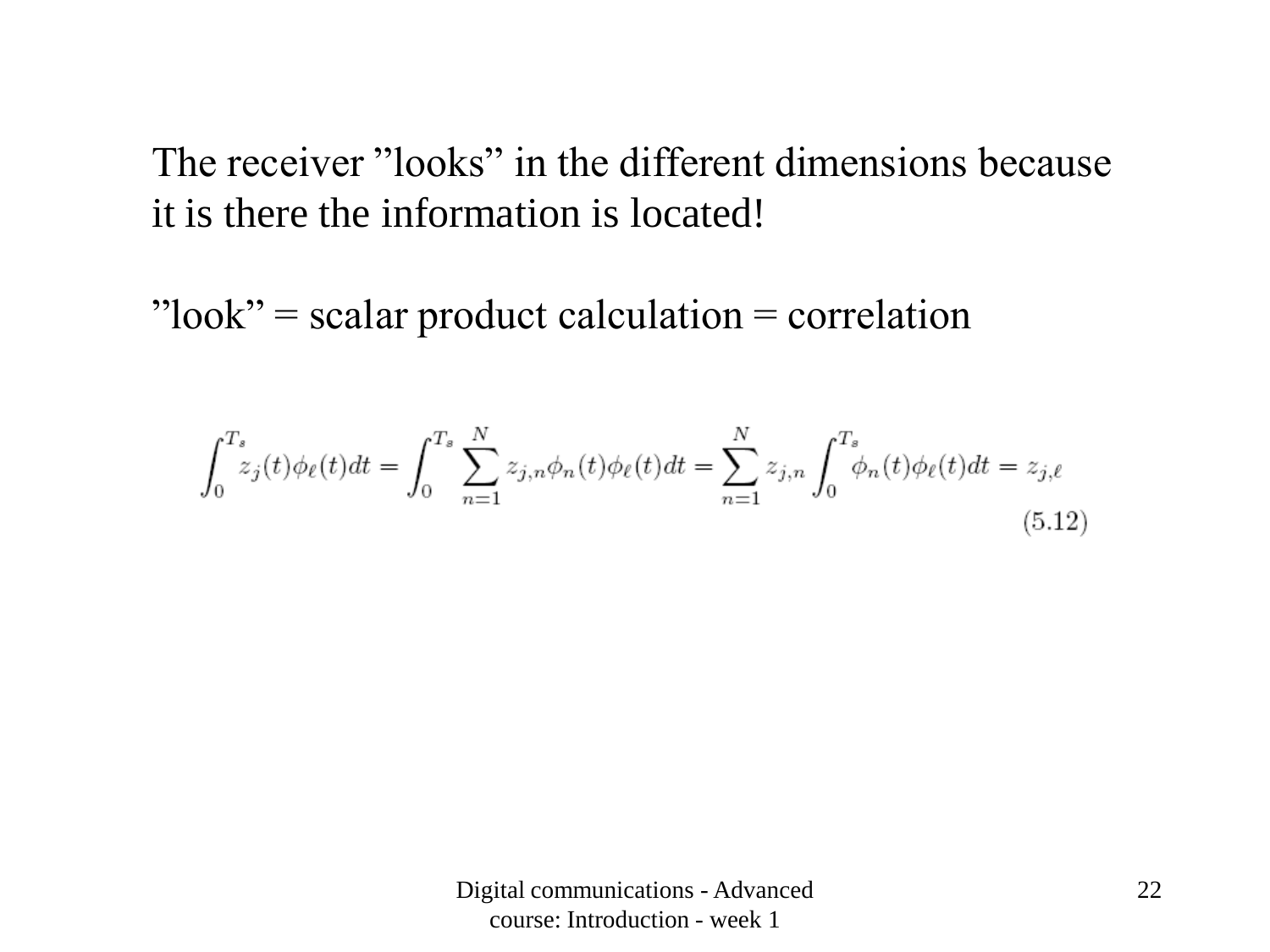

$$
\int_0^{T_s} z_j(t)\phi_\ell(t)dt = \int_0^{T_s} \sum_{n=1}^N z_{j,n}\phi_n(t)\phi_\ell(t)dt = \sum_{n=1}^N z_{j,n} \int_0^{T_s} \phi_n(t)\phi_\ell(t)dt = z_{j,\ell}
$$
\n(5.12)

After the correlators we obtain a *received noisy signalpoint r!*

$$
E\{w_{\ell}\} = 0
$$
  
\n
$$
\sigma_{\ell}^{2} = E\{w_{\ell}^{2}\} = N_{0}/2
$$
  
\n
$$
E\{w_{\ell}w_{m}\} = 0, \quad \ell \neq m
$$
  
\n
$$
\ell = 1, 2, ..., N
$$
  
\n(5.22)

Digital communications - Advanced course: Introduction - week 1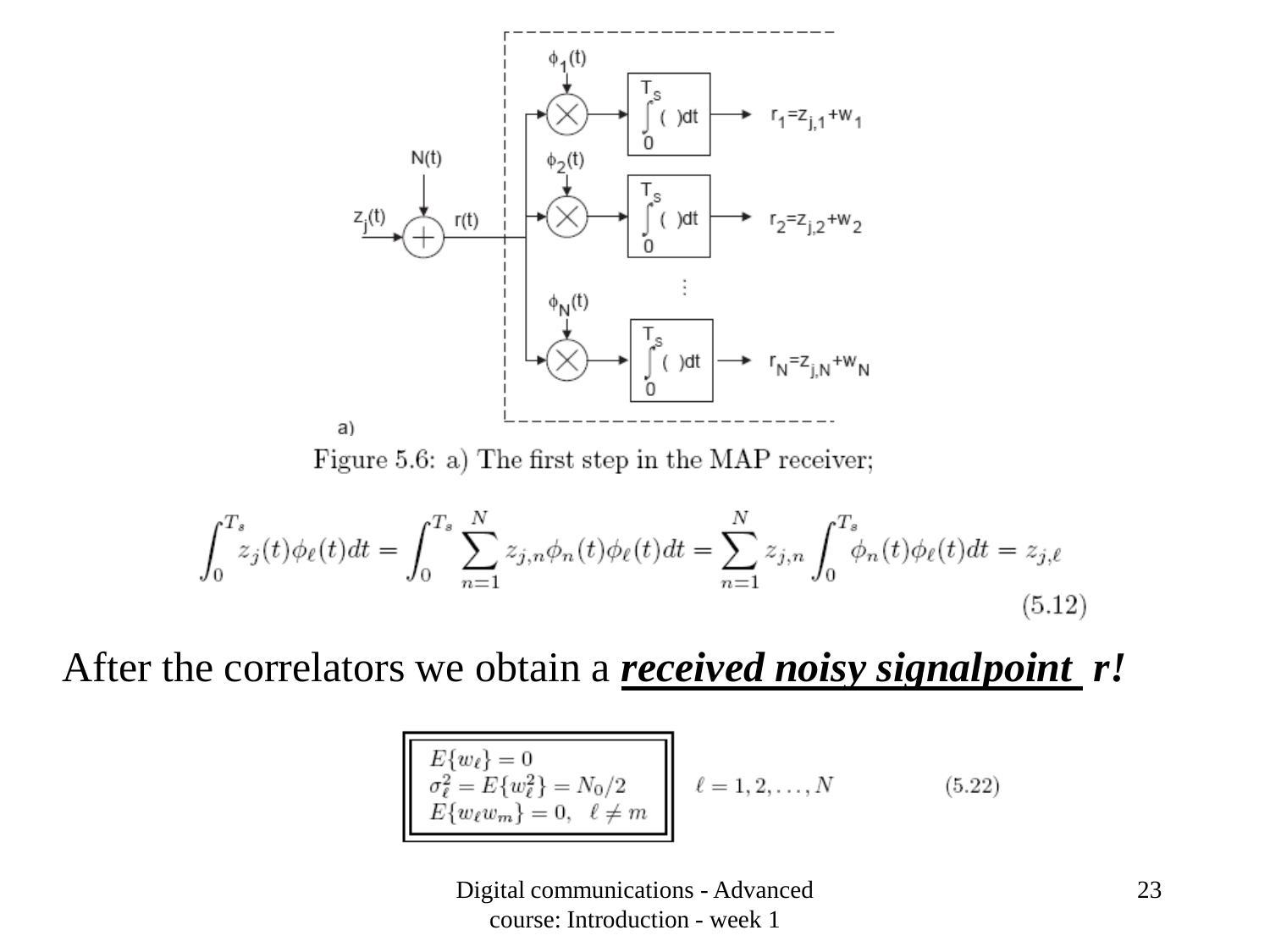



receiver, b)  $\mathbf{A}$  discrete-time moder or the decis variable  $\xi_i$ .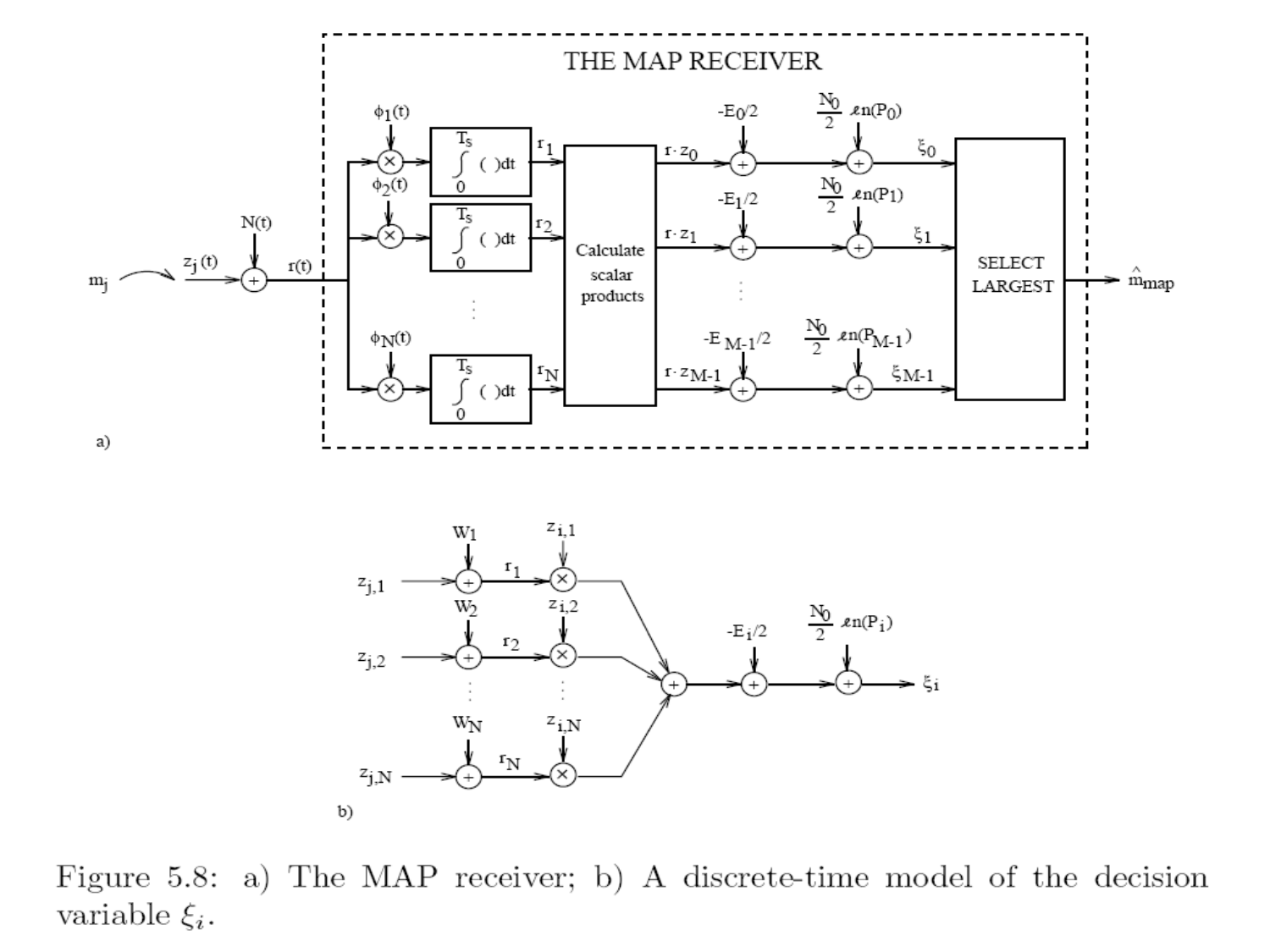

Figure 5.7: Illustrating "the cloud" of noise in r if message  $m_j$  is sent.

The distance between the received noisy signal point **r** and the signal point **z**j is:

$$
D_{r,j}^{2} = (\mathbf{r} - z_j)^{tr} (\mathbf{r} - z_j) = \sum_{\ell=1}^{N} (r_{\ell} - z_{j,\ell})^{2}
$$
 (5.24)

Digital communications - Advanced course: Introduction - week 1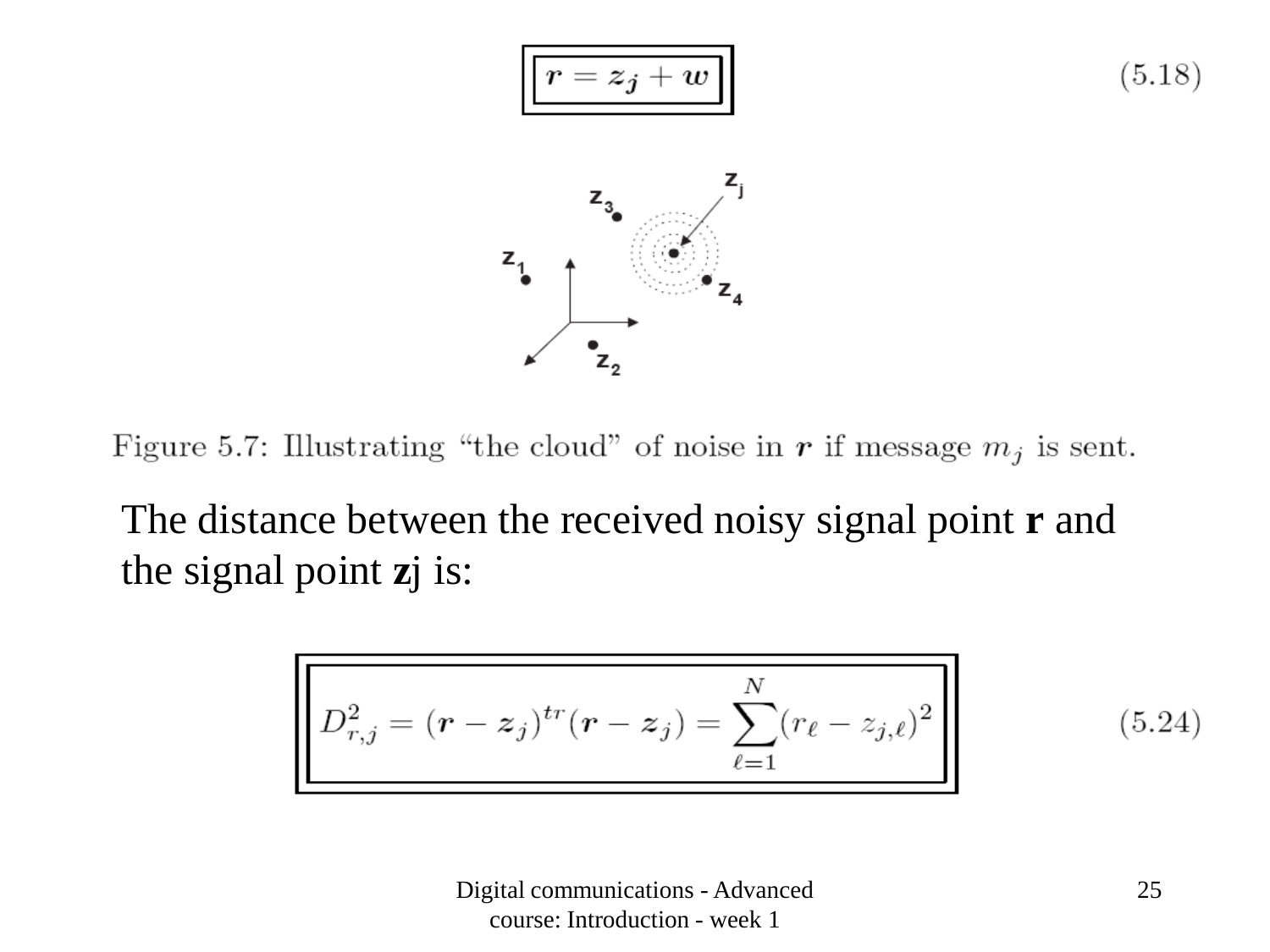MAP decision rule:

 $\hat{m}(\mathbf{r}) = m_{\ell} \Leftrightarrow \min_{\{i\}} \{D_{r,i}^2 - N_0 \ell n(P_i)\} = D_{r,\ell}^2 - N_0 \ell n(P_{\ell})$ <br> $\lim_{\mathbf{r} \to \infty} \{ \mathbf{r}^{tr} \mathbf{z}_i + c_i \} = \mathbf{r}^{tr} \mathbf{z}_{\ell} + c_{\ell}$  $(5.25)$  $\{i\}$ 

### $ML$  decision rule = minimum distance decision rule:

In the MAP decision rule (5.25)–(5.26) we observe that if  $P_i = 1/M$ , then the terms  $N_0\ell n(P_\ell)$  can be ignored, resulting in the decision rule

$$
\hat{m}(r) = m_{\ell} \Leftrightarrow \min_{\{i\}} D_{r,i}^2 = D_{r,\ell}^2 \tag{5.28}
$$

Hence, if  $P_i = 1/M$ , then the ML decision rule is obtained as the *minimum Euclidean distance decision rule.* Observe also in (5.25) that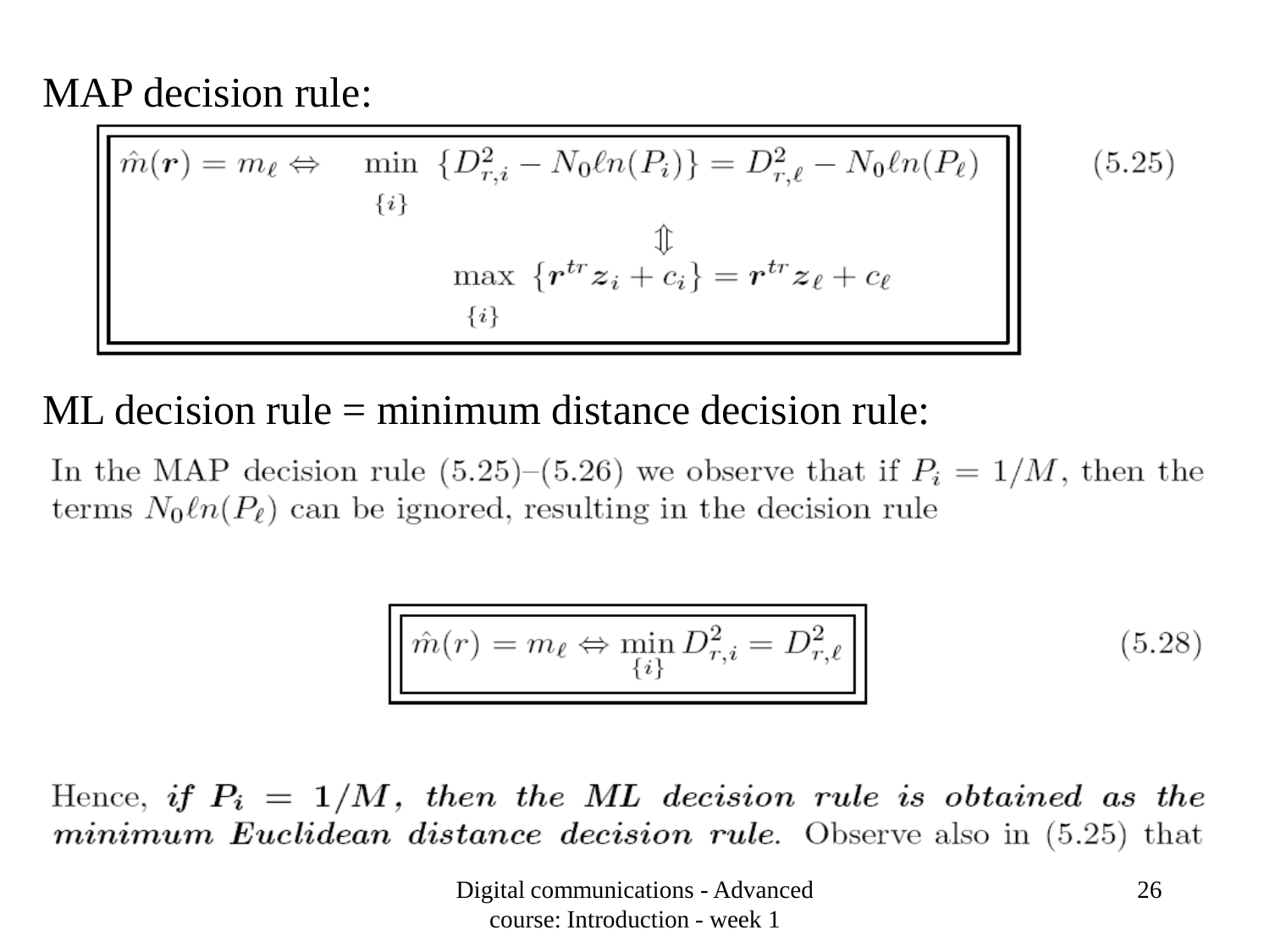#### **EXAMPLE 5.3**

Assume that eight equally likely signal alternatives  $\{z_{\ell}(t)\}_{\ell=0}^{7}$  are used, and that  $N=2$ . The possible noiseless values of the received vector  $r = (r_1, r_2)^{tr}$  in Figure 5.8a are shown below.



Construct the decision regions used by the MAP-receiver.

#### Solution:

Since the MAP-receiver in this case is identical with the ML receiver, only the Euclidean distances  $D_{r,0}, D_{r,1}, \ldots, D_{r,7}$  are used in the decision process. The decision boundaries are therefore drawn exactly in the middle between the different signal points (the ML receiver chooses the signal alternative (message) that is closest to the received noisy signal point  $r$ ). The result is,



Digital communications - Advanced course: Introduction - week 1

27

 $\Box$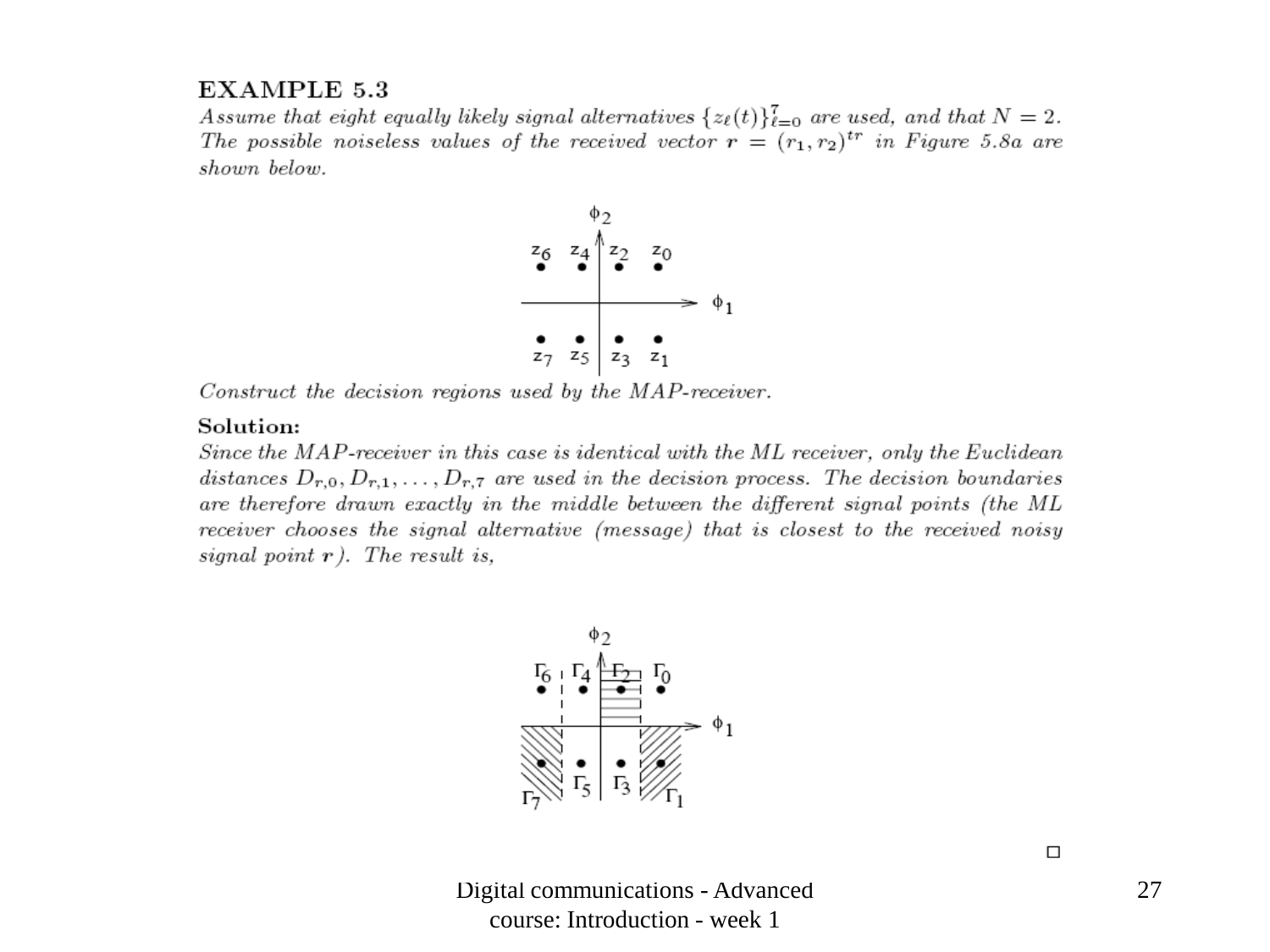#### The Symbol Error Probability for M-ary PAM  $5.1.3$



Figure 5.9: The signal space for M-ary PAM with equispaced amplitudes, centered symmetrically around zero (see  $(5.4)$ ).

$$
Prob\{\text{error}|m_0 \text{ sent}\} = Prob\left\{w_1 > \frac{D_{\text{min}}}{2}\right\} =
$$

$$
= Prob\left\{\frac{w_1}{\sqrt{N_0/2}} > \frac{D_{\text{min}}}{\sqrt{2N_0}}\right\} = Q\left(\sqrt{\frac{D_{\text{min}}^2}{2N_0}}\right) \tag{5.31}
$$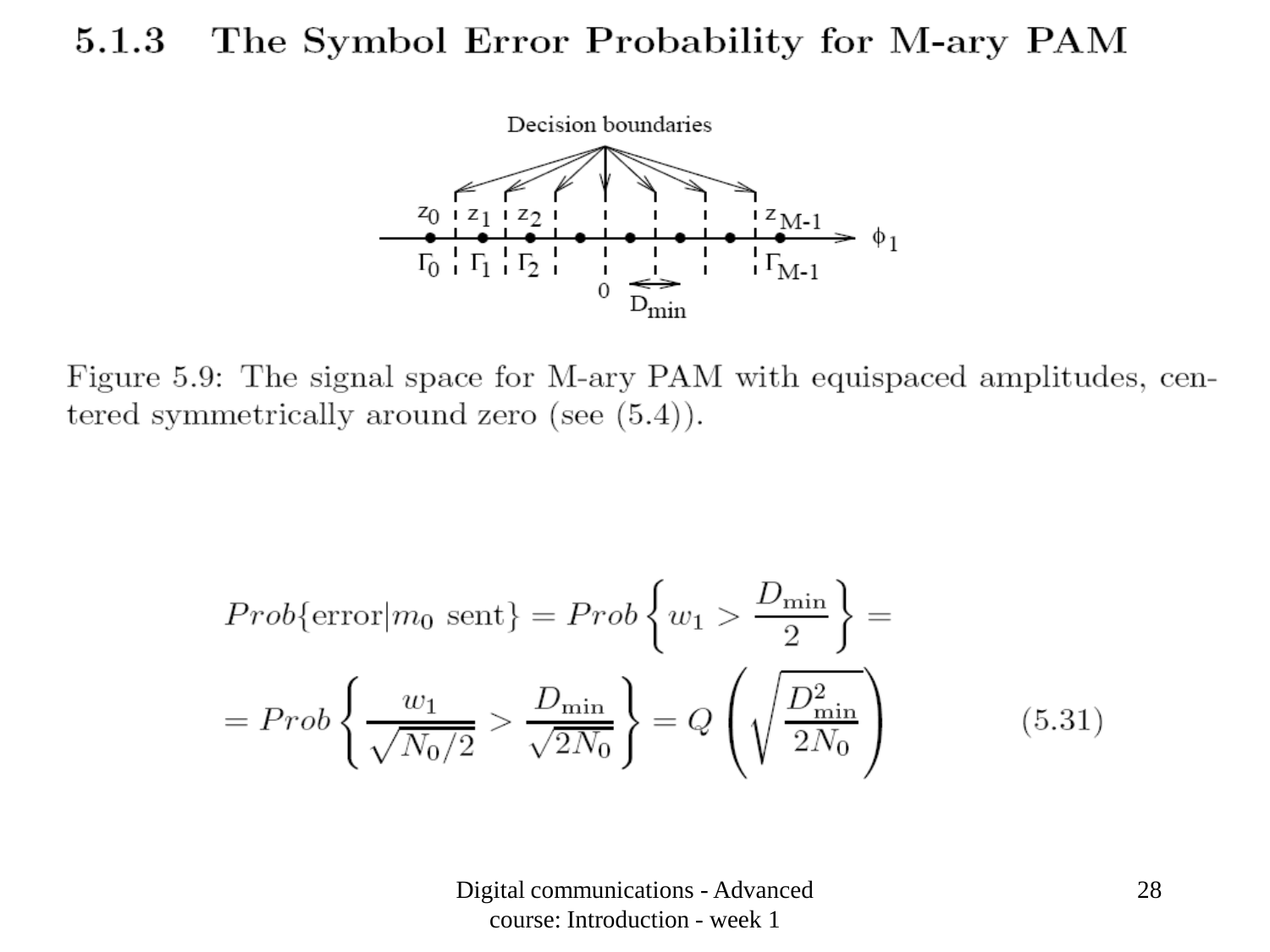$$
Prob\{\text{error}|m_1 \text{ sent}\} = Prob\left\{w_1 < -\frac{D_{\min}}{2} \text{ or } w_1 > \frac{D_{\min}}{2}\right\} =
$$

$$
= Prob\left\{\frac{w_1}{\sqrt{N_0/2}} < -\frac{D_{\min}}{\sqrt{2N_0}}\right\} + Prob\left\{\frac{w_1}{\sqrt{N_0/2}} > \frac{D_{\min}}{\sqrt{2N_0}}\right\} =
$$

$$
= 2Q\left(\sqrt{\frac{D_{\min}^2}{2N_0}}\right) \tag{5.32}
$$

$$
P_s = \sum_{j=0}^{M-1} P_j Prob\{\text{error}|m_j \text{ sent}\}
$$

$$
P_s = \frac{2}{M} \left( M - 1 \right) Q \left( \sqrt{\frac{D_{\text{min}}^2}{2N_0}} \right), \quad \text{M-ary PAM} \tag{5.35}
$$

 $P_s$  is shown in Figure 5.13 on page 362.

Digital communications - Advanced course: Introduction - week 1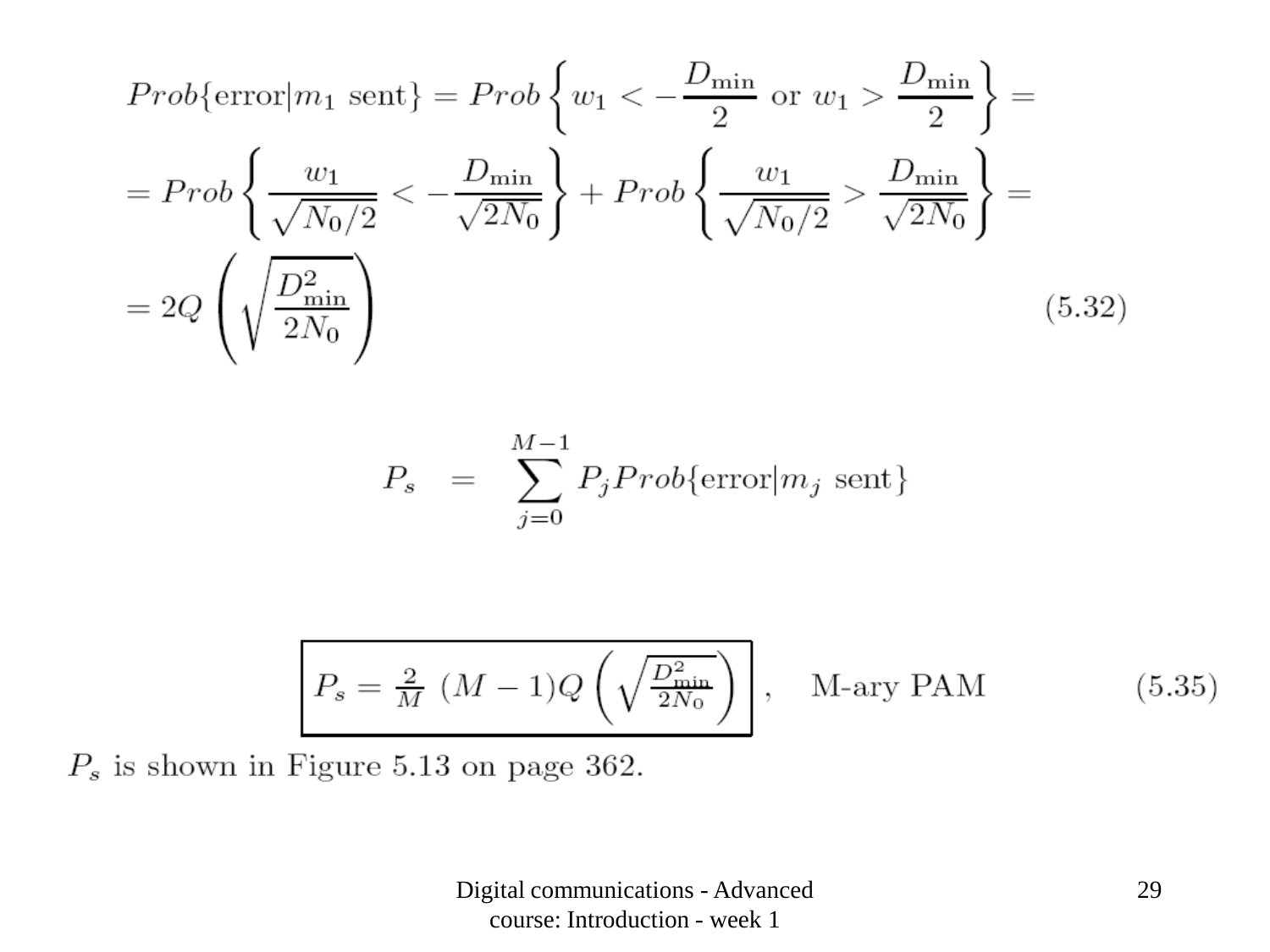

Figure 5.13: The symbol error probability for M-ary PAM,  $M = 2, 4, 8, 16$ , see Table 5.1. The specific assumptions are given in Subsection 2.4.1.1, and in Subsection 5.1.3.